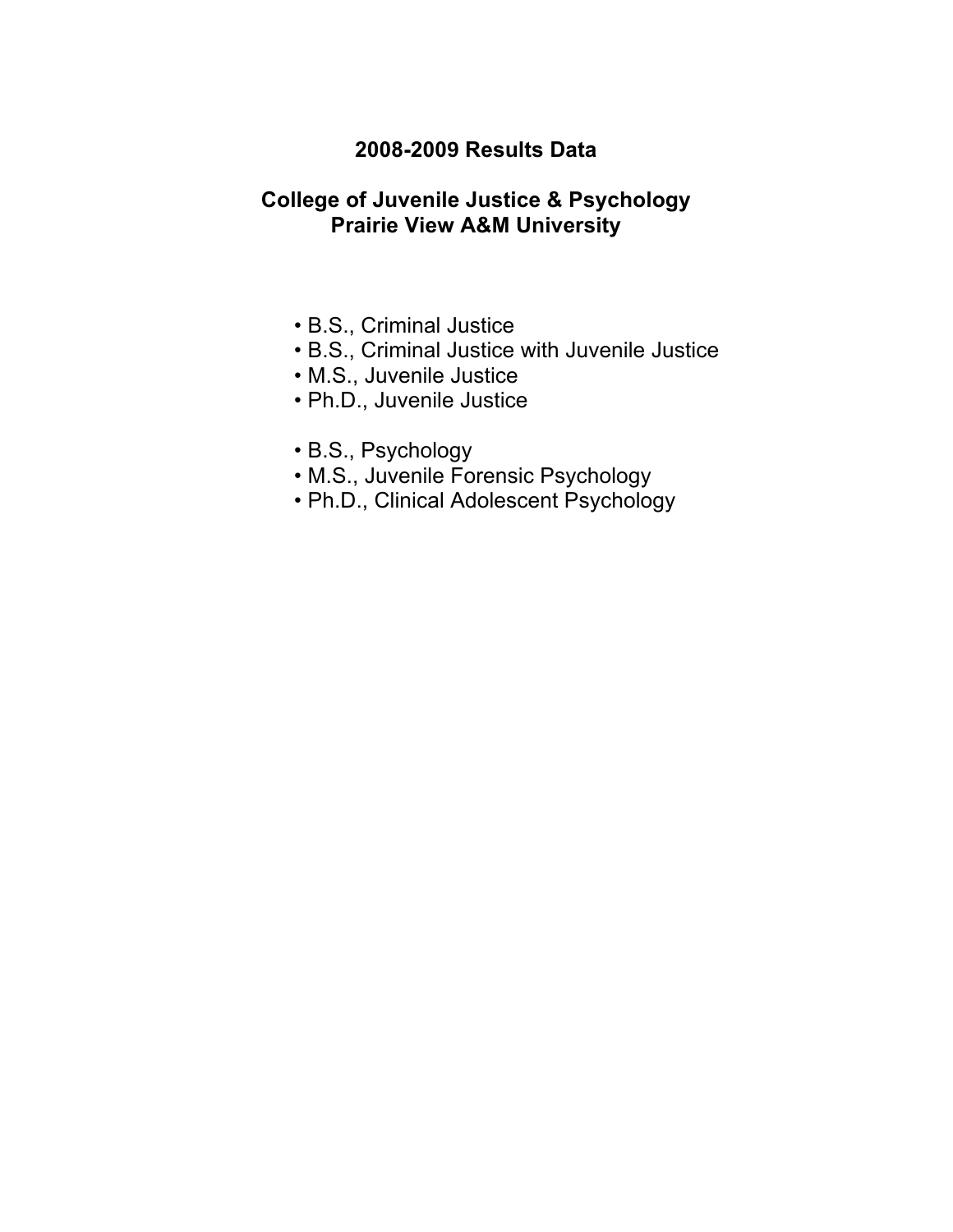### **2008-2009 Results Data Request for information – Due July 31, 2009**

College/School or Administrative Unit College of Juvenile Justice and Psychology

|                           | <b>Bachelor of Science Degree Program in Criminal Justice</b>                      |                                |                              |                                |  |  |  |  |  |
|---------------------------|------------------------------------------------------------------------------------|--------------------------------|------------------------------|--------------------------------|--|--|--|--|--|
|                           | PLO.01. Know the history, development and operation of the criminal justice system |                                |                              |                                |  |  |  |  |  |
|                           | <b>Major Field Test</b>                                                            |                                |                              |                                |  |  |  |  |  |
| $2004 - 2005$             | $2005 - 2006$                                                                      | $2006 - 2007$                  | $2007 - 2008$                | $2008 - 2009$                  |  |  |  |  |  |
| The Law: $m=41.1$         | The Law: $m=42.4$<br>$\bullet$                                                     | The Law: $m=58.2$<br>$\bullet$ | The Law: $m=40$<br>$\bullet$ | The Law: $m=48$ )<br>$\bullet$ |  |  |  |  |  |
| The Police: m=37.8        | The Police: m=40.3                                                                 | The Police: m=52.8             | The Police: m=45             | The Police: m=45               |  |  |  |  |  |
| <b>Corrections:</b>       | <b>Corrections:</b>                                                                | <b>Corrections:</b>            | Corrections: m=35            | Corrections: m=39)             |  |  |  |  |  |
| $m=39.4$                  | $m=36.2$                                                                           | $m=47.1$                       | <b>The Court System:</b>     | <b>The Court System:</b>       |  |  |  |  |  |
| <b>The Court System:</b>  | <b>The Court System:</b>                                                           | <b>The Court System:</b>       | $m=50$                       | $m=51$                         |  |  |  |  |  |
| $m=46.7$                  | $m=51.6$                                                                           | $m=59.4$                       | <b>Critical Thinking:</b>    | <b>Critical Thinking:</b>      |  |  |  |  |  |
| <b>Critical Thinking:</b> | <b>Critical Thinking:</b>                                                          | <b>Critical Thinking:</b>      | $m=38$                       | $m=44$                         |  |  |  |  |  |
| $m=38.6$                  | $m=37.3$                                                                           | $m=48.5$                       |                              |                                |  |  |  |  |  |
| $N=20$                    | $N=16$                                                                             | $N=11$<br>$\bullet$            | • $N = 13$                   |                                |  |  |  |  |  |
| Scale range for the       | Scale range for the                                                                | Scale range for the            |                              |                                |  |  |  |  |  |
| total score: 120-200      | total score: 120-200                                                               | total score: 120-200           |                              |                                |  |  |  |  |  |
| Scale score mean:         | Scale score mean:<br>$\bullet$                                                     | Scale score mean:              |                              |                                |  |  |  |  |  |
| 140.1                     | 140.5                                                                              | 150.6                          |                              |                                |  |  |  |  |  |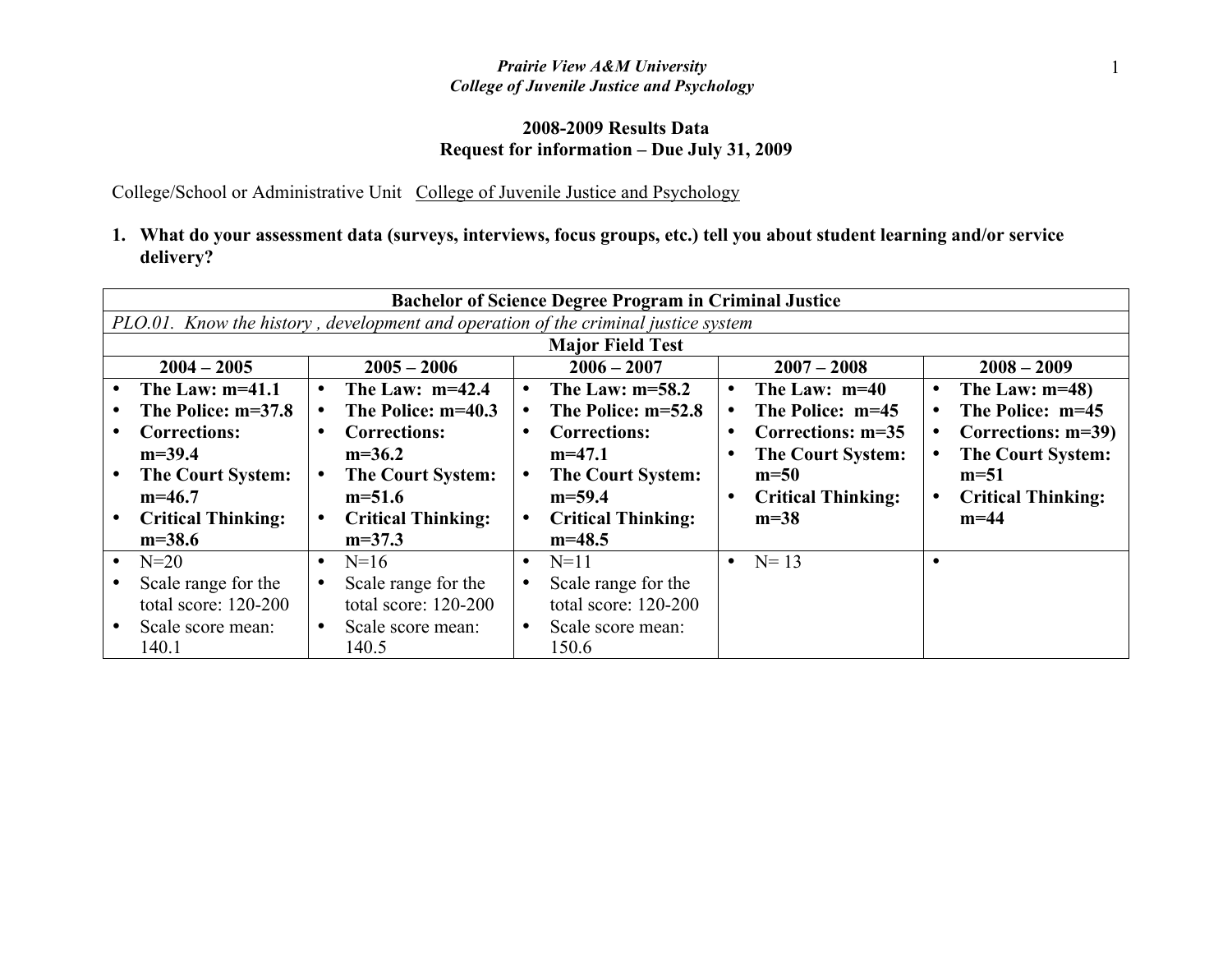**How was the assessment data (surveys, interviews, focus groups, etc.) used to improve student learning and/or service delivery?** 

| <b>Bachelor of Science Degree Program in Criminal Justice</b>                      |                                                                                  |                                                                                                                                  |                                                                                                     |               |  |  |  |  |
|------------------------------------------------------------------------------------|----------------------------------------------------------------------------------|----------------------------------------------------------------------------------------------------------------------------------|-----------------------------------------------------------------------------------------------------|---------------|--|--|--|--|
| PLO.01. Know the history, development and operation of the criminal justice system |                                                                                  |                                                                                                                                  |                                                                                                     |               |  |  |  |  |
|                                                                                    |                                                                                  |                                                                                                                                  | <b>Improvement in Student Learning and/or Service Delivery Informed by Major Field Test Results</b> |               |  |  |  |  |
| $2004 - 2005$                                                                      | $2005 - 2006$                                                                    | $2006 - 2007$                                                                                                                    | $2007 - 2008$                                                                                       | $2008 - 2009$ |  |  |  |  |
| Offered a Special<br>Topics Course in<br>Human Trafficking                         | Offered a Special<br>Topics Course in<br>Women in<br>Correctional<br>Supervision | Offered a Special<br>Topics Course in<br>Law and Society<br>Offered in a Course<br>in Geographical<br><b>Information Systems</b> | CRJS 4973 Women<br>in CJ added to the<br>curriculum                                                 |               |  |  |  |  |

| <b>Bachelor of Science Degree Program in Criminal Justice</b> |                           |           |                           |           |                           |           |                           |  |
|---------------------------------------------------------------|---------------------------|-----------|---------------------------|-----------|---------------------------|-----------|---------------------------|--|
| PLO.02. Know law and legal principles                         |                           |           |                           |           |                           |           |                           |  |
| <b>Major Field Test</b>                                       |                           |           |                           |           |                           |           |                           |  |
| $2004 - 2005$                                                 | $2005 - 2006$             |           | $2006 - 2007$             |           | $2007 - 2008$             |           | $2008 - 2009$             |  |
| The Law: $m=41.1$                                             | The Law: $m=42.4$         |           | The Law: $m=58.2$         | $\bullet$ | The Law: $m=40$           |           | The Law: $m=48$ )         |  |
| <b>The Court System:</b>                                      | <b>The Court System:</b>  |           | <b>The Court System:</b>  |           | <b>The Court System:</b>  |           | <b>The Court System:</b>  |  |
| $m=46.7$                                                      | $m=51.6$                  |           | $m=59.4$                  |           | $m=50$                    |           | $m=51$                    |  |
| <b>Critical Thinking:</b>                                     | <b>Critical Thinking:</b> |           | <b>Critical Thinking:</b> |           | <b>Critical Thinking:</b> |           | <b>Critical Thinking:</b> |  |
| $m=38.6$                                                      | $m=37.3$                  |           | $m=48.5$                  |           | $m=38$                    |           | $m=44$                    |  |
| $N=20$                                                        | $N=16$                    | $\bullet$ | $N=11$                    |           | • $N=13$                  | $\bullet$ | n/a                       |  |
| Scale range for the                                           | Scale range for the       | $\bullet$ | Scale range for the       |           |                           |           |                           |  |
| total score: 120-200                                          | total score: 120-200      |           | total score: 120-200      |           |                           |           |                           |  |
| Scale score mean:                                             | Scale score mean:         |           | Scale score mean:         |           |                           |           |                           |  |
| 140.1                                                         | 140.5                     |           | 150.6                     |           |                           |           |                           |  |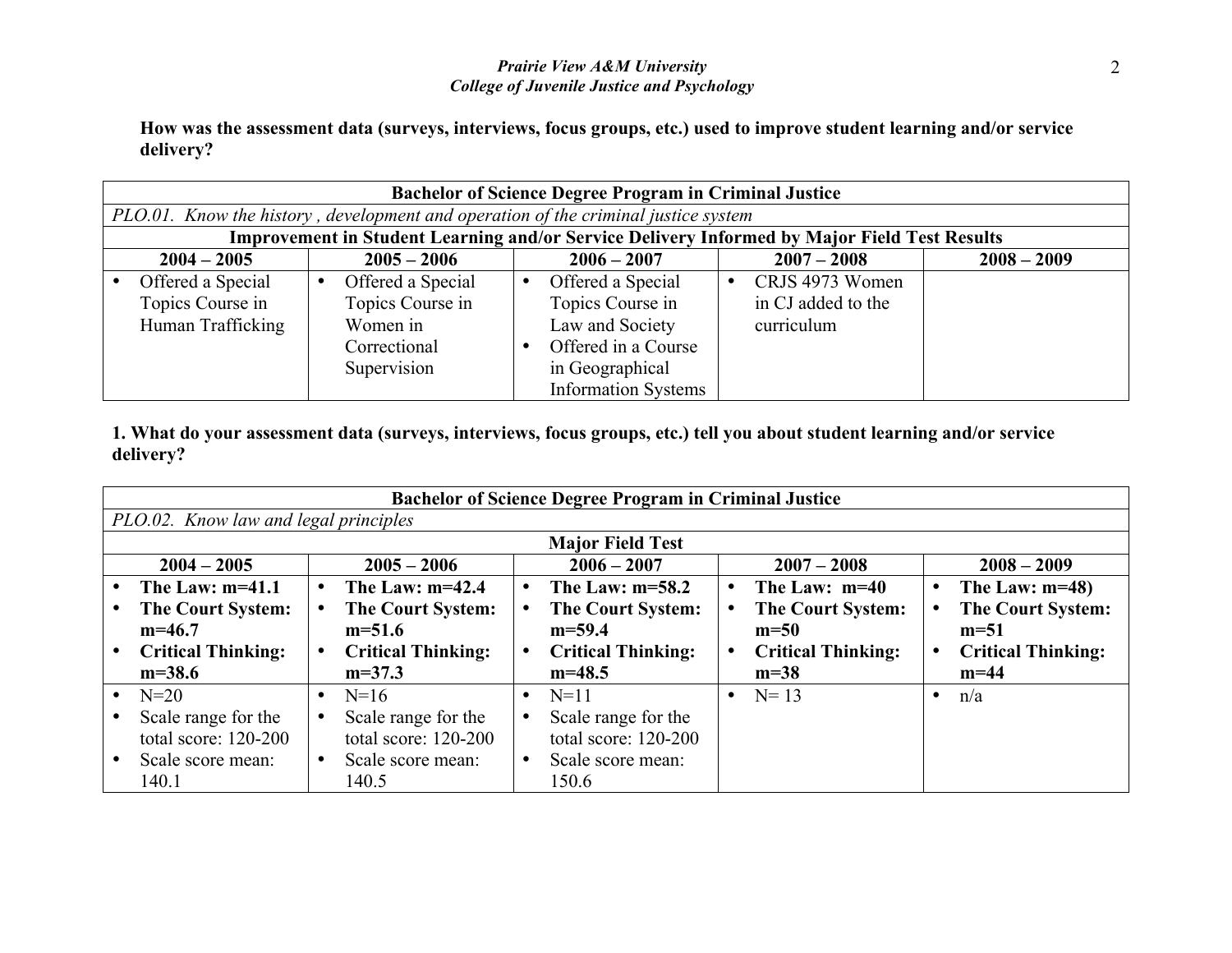**2. How was the assessment data (surveys, interviews, focus groups, etc.) used to improve student learning and/or service delivery?** 

| <b>Bachelor of Science Degree Program in Criminal Justice</b>                                        |     |     |     |     |  |  |  |
|------------------------------------------------------------------------------------------------------|-----|-----|-----|-----|--|--|--|
| PLO.02. Know law and legal principles                                                                |     |     |     |     |  |  |  |
| <b>Improvement in Student Learning and/or Service Delivery Informed by Major Fields Test Results</b> |     |     |     |     |  |  |  |
| $2005 - 2006$<br>$2006 - 2007$<br>$2007 - 2008$<br>$2008 - 2009$<br>$2004 - 2005$                    |     |     |     |     |  |  |  |
| n/a                                                                                                  | n/a | n/a | n/a | n/a |  |  |  |

**1. What do your assessment data (surveys, interviews, focus groups, etc.) tell you about student learning and/or service delivery?**

| <b>Bachelor of Science Degree Program in Criminal Justice</b> |  |                      |  |                      |  |                  |  |                  |
|---------------------------------------------------------------|--|----------------------|--|----------------------|--|------------------|--|------------------|
| PLO.03. Know law enforcement system and practices             |  |                      |  |                      |  |                  |  |                  |
| <b>Major Field Test</b>                                       |  |                      |  |                      |  |                  |  |                  |
| $2004 - 2005$                                                 |  | $2005 - 2006$        |  | $2006 - 2007$        |  | $2007 - 2008$    |  | $2008 - 2009$    |
| The Police: m=37.8                                            |  | The Police: m=40.3   |  | The Police: m=52.8   |  | The Police: m=45 |  | The Police: m=45 |
| $N=20$                                                        |  | $N=16$               |  | $N = 11$             |  | • $N=13$         |  | n/a              |
| Scale range for the                                           |  | Scale range for the  |  | Scale range for the  |  |                  |  |                  |
| total score: $120-200$                                        |  | total score: 120-200 |  | total score: 120-200 |  |                  |  |                  |
| Scale score mean:                                             |  | Scale score mean:    |  | Scale score mean:    |  |                  |  |                  |
| 140.1                                                         |  | 140.5                |  | 150.6                |  |                  |  |                  |

| <b>Bachelor of Science Degree Program in Criminal Justice</b>                                       |  |  |  |  |  |  |  |
|-----------------------------------------------------------------------------------------------------|--|--|--|--|--|--|--|
| PLO.03. Know law enforcement system and practices                                                   |  |  |  |  |  |  |  |
| <b>Improvement in Student Learning and/or Service Delivery Informed by Major Field Test Results</b> |  |  |  |  |  |  |  |
| $2004 - 2005$<br>$2007 - 2008$<br>$2008 - 2009$<br>$2005 - 2006$<br>$2006 - 2007$                   |  |  |  |  |  |  |  |
| n/a<br>n/a<br>n/a<br>n/a<br>n/a                                                                     |  |  |  |  |  |  |  |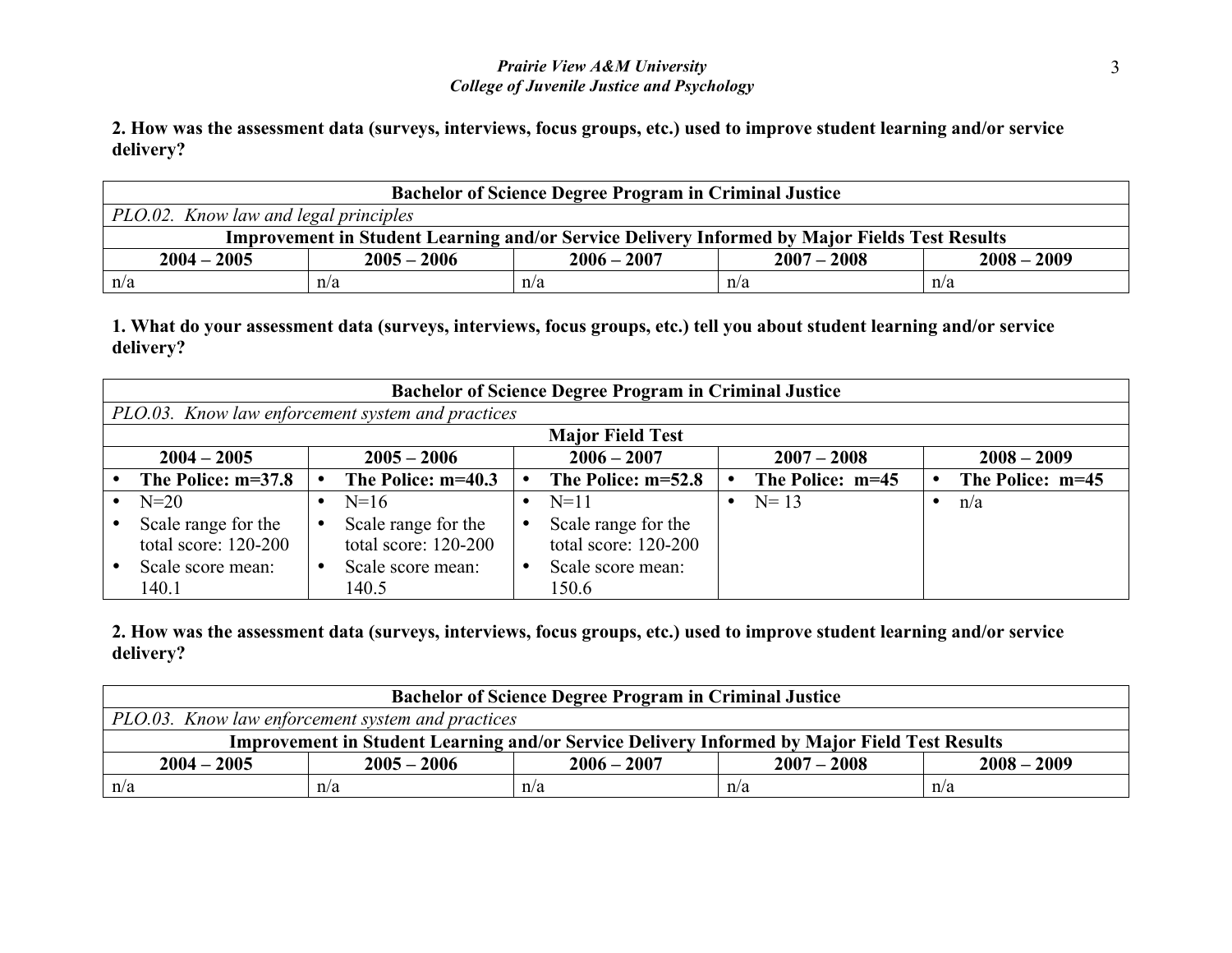**1. What do your assessment data (surveys, interviews, focus groups, etc.) tell you about student learning and/or service delivery?**

| <b>Bachelor of Science Degree Program in Criminal Justice</b> |                          |  |                          |  |                          |  |                          |
|---------------------------------------------------------------|--------------------------|--|--------------------------|--|--------------------------|--|--------------------------|
| PLO.04. Know court and correction systems and practices       |                          |  |                          |  |                          |  |                          |
|                                                               |                          |  | <b>Major Field Test</b>  |  |                          |  |                          |
| $2004 - 2005$                                                 | $2005 - 2006$            |  | $2006 - 2007$            |  | $2007 - 2008$            |  | $2008 - 2009$            |
| <b>Corrections:</b>                                           | <b>Corrections:</b>      |  | <b>Corrections:</b>      |  | Corrections: m=35        |  | Corrections: m=39)       |
| $m=39.4$                                                      | $m=36.2$                 |  | $m=47.1$                 |  | <b>The Court System:</b> |  | <b>The Court System:</b> |
| <b>The Court System:</b>                                      | <b>The Court System:</b> |  | <b>The Court System:</b> |  | $m=50$                   |  | $m=51$                   |
| $m=46.7$                                                      | $m=51.6$                 |  | $m=59.4$                 |  |                          |  |                          |
| $N=20$                                                        | $N=16$                   |  | $N=11$                   |  | $N = 13$                 |  | n/a                      |
| Scale range for the                                           | Scale range for the      |  | Scale range for the      |  |                          |  |                          |
| total score: $120-200$                                        | total score: $120-200$   |  | total score: 120-200     |  |                          |  |                          |
| Scale score mean:                                             | Scale score mean:        |  | Scale score mean:        |  |                          |  |                          |
| 140.1                                                         | 140.5                    |  | 150.6                    |  |                          |  |                          |

| <b>Bachelor of Science Degree Program in Criminal Justice</b>                                       |  |  |  |  |  |  |  |
|-----------------------------------------------------------------------------------------------------|--|--|--|--|--|--|--|
| PLO.04. Know court and correction systems and practices                                             |  |  |  |  |  |  |  |
| <b>Improvement in Student Learning and/or Service Delivery Informed by Major Field Test Results</b> |  |  |  |  |  |  |  |
| $2008 - 2009$<br>$2004 - 2005$<br>$2005 - 2006$<br>$2006 - 2007$<br>$2007 - 2008$                   |  |  |  |  |  |  |  |
| n/a<br>n/a<br>n/a<br>n/a<br>n/a                                                                     |  |  |  |  |  |  |  |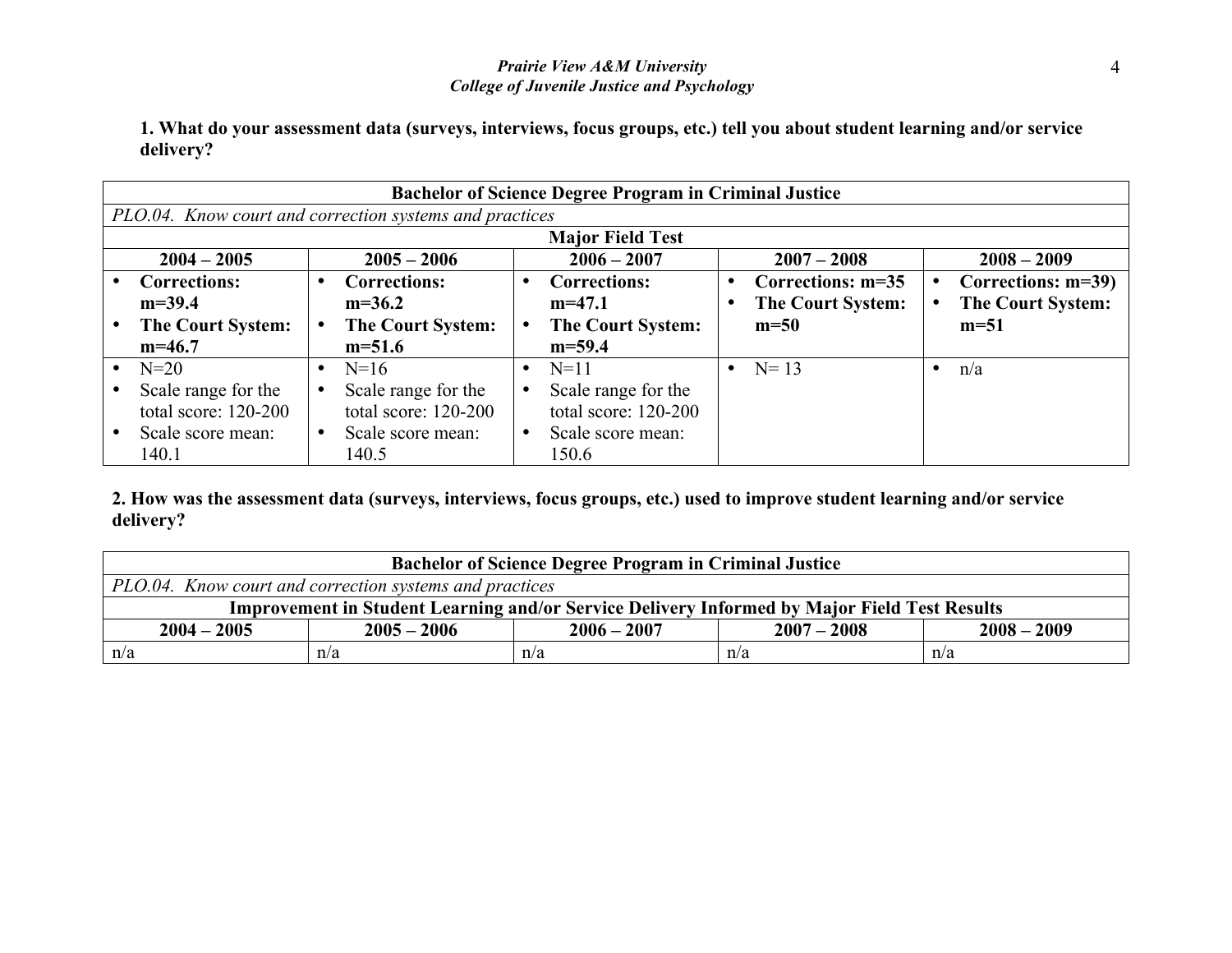|           |                         |                                                                                                              |           |                                     |           |                | <b>Bachelor of Science Degree Program in Criminal Justice</b> |                                                                                                                                                                                                                                                                                    |  |  |  |  |  |  |  |
|-----------|-------------------------|--------------------------------------------------------------------------------------------------------------|-----------|-------------------------------------|-----------|----------------|---------------------------------------------------------------|------------------------------------------------------------------------------------------------------------------------------------------------------------------------------------------------------------------------------------------------------------------------------------|--|--|--|--|--|--|--|
|           |                         | PLO.05. Know criminological theory and policy analysis of prevention and control in service to the community |           |                                     |           |                |                                                               |                                                                                                                                                                                                                                                                                    |  |  |  |  |  |  |  |
|           | <b>Major Field Test</b> |                                                                                                              |           |                                     |           |                |                                                               |                                                                                                                                                                                                                                                                                    |  |  |  |  |  |  |  |
|           | $2004 - 2005$           | $2005 - 2006$                                                                                                |           | $2006 - 2007$                       |           | $2007 - 2008$  |                                                               | $2008 - 2009$                                                                                                                                                                                                                                                                      |  |  |  |  |  |  |  |
|           | Theory: $m=25.8$        | Theory: $m=32$                                                                                               |           | Theory: $m=38.4$                    |           | Theory: $m=30$ |                                                               | Theory: $m=35$                                                                                                                                                                                                                                                                     |  |  |  |  |  |  |  |
|           | $N=20$                  | $N=16$<br>$\bullet$                                                                                          | $\bullet$ | $N=11$                              |           | $N = 13$       | $\bullet$                                                     | n/a                                                                                                                                                                                                                                                                                |  |  |  |  |  |  |  |
|           | Scale range for the     | Scale range for the<br>$\bullet$                                                                             |           | Scale range for the                 |           |                |                                                               |                                                                                                                                                                                                                                                                                    |  |  |  |  |  |  |  |
|           | total score: 120-200    | total score: 120-200                                                                                         |           | total score: 120-200                |           |                |                                                               |                                                                                                                                                                                                                                                                                    |  |  |  |  |  |  |  |
|           | Scale score mean:       | Scale score mean:                                                                                            |           | Scale score mean:                   |           |                |                                                               |                                                                                                                                                                                                                                                                                    |  |  |  |  |  |  |  |
|           | 140.1                   | 140.5                                                                                                        |           | 150.6                               |           |                |                                                               |                                                                                                                                                                                                                                                                                    |  |  |  |  |  |  |  |
|           |                         |                                                                                                              |           | CRJS 3313-001Pre-Test and Post-Test |           |                |                                                               |                                                                                                                                                                                                                                                                                    |  |  |  |  |  |  |  |
| $\bullet$ | n/a                     | n/a<br>$\bullet$                                                                                             | $\bullet$ | n/a                                 | $\bullet$ | n/a            | $\bullet$<br>$\bullet$                                        | Pre-test: $9\%$<br>correctly answered<br>question $#11$<br>outcome linked; 69<br>% correctly<br>answered question<br>#5 outcome linked<br>Post-test: 38 %<br>correctly answered<br>question #8 outcome<br>linked; $90\%$<br>correctly answered<br>question $#10$<br>outcome linked |  |  |  |  |  |  |  |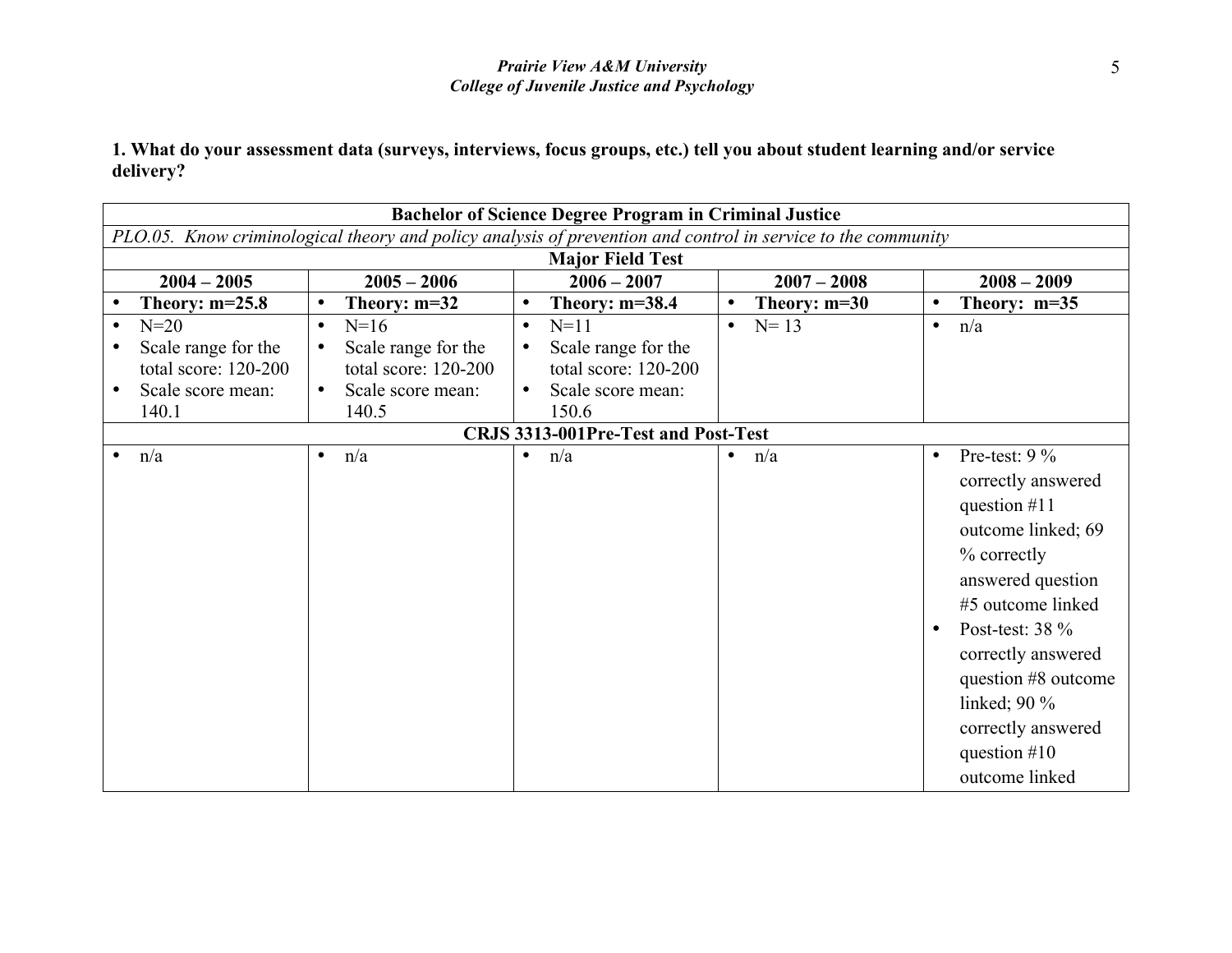**2. How was the assessment data (surveys, interviews, focus groups, etc.) used to improve student learning and/or service delivery?** 

|                                                                                                              | <b>Bachelor of Science Degree Program in Criminal Justice</b> |               |                                                                                                           |                       |  |  |  |  |
|--------------------------------------------------------------------------------------------------------------|---------------------------------------------------------------|---------------|-----------------------------------------------------------------------------------------------------------|-----------------------|--|--|--|--|
| PLO.05. Know criminological theory and policy analysis of prevention and control in service to the community |                                                               |               |                                                                                                           |                       |  |  |  |  |
|                                                                                                              |                                                               |               | <b>Improvement in Student Learning and/or Service Delivery Informed by Major Field Test Results</b>       |                       |  |  |  |  |
| $2004 - 2005$                                                                                                | $2005 - 2006$                                                 | $2006 - 2007$ | $2007 - 2008$                                                                                             | $2008 - 2009$         |  |  |  |  |
|                                                                                                              |                                                               |               |                                                                                                           |                       |  |  |  |  |
|                                                                                                              |                                                               |               | <b>Improvement in Student Learning and/or Service Delivery Informed by Pre-Test and Post-Test Results</b> |                       |  |  |  |  |
| n/a                                                                                                          | n/a                                                           | n/a           | n/a                                                                                                       | Syllabus revision     |  |  |  |  |
|                                                                                                              |                                                               |               |                                                                                                           | Increased but shorter |  |  |  |  |
|                                                                                                              |                                                               |               |                                                                                                           | assignments during    |  |  |  |  |
|                                                                                                              |                                                               |               |                                                                                                           | the semester          |  |  |  |  |

| <b>Bachelor of Science Degree Program in Criminal Justice</b> |                                                                             |           |                        |  |                        |  |                        |  |
|---------------------------------------------------------------|-----------------------------------------------------------------------------|-----------|------------------------|--|------------------------|--|------------------------|--|
|                                                               | PLO.06. Know basic research methods appropriate for the baccalaureate level |           |                        |  |                        |  |                        |  |
| <b>Major Field Test</b>                                       |                                                                             |           |                        |  |                        |  |                        |  |
| $2004 - 2005$                                                 | $2005 - 2006$                                                               |           | $2006 - 2007$          |  | $2007 - 2008$          |  | $2008 - 2009$          |  |
| Research                                                      | Research                                                                    |           | Research               |  | Research               |  | Research               |  |
| <b>Methodology</b> and                                        | <b>Methodology</b> and                                                      |           | <b>Methodology and</b> |  | <b>Methodology</b> and |  | <b>Methodology</b> and |  |
| Statistics: m=29.9                                            | Statistics: m=38.2                                                          |           | Statistics: m=45.6     |  | Statistics: m=37       |  | Statistics: m=37       |  |
| $N=20$                                                        | $N=16$                                                                      | $\bullet$ | $N=11$                 |  | • $N=13$               |  | n/a                    |  |
| Scale range for the                                           | Scale range for the                                                         |           | Scale range for the    |  |                        |  |                        |  |
| total score: $120-200$                                        | total score: $120-200$                                                      |           | total score: $120-200$ |  |                        |  |                        |  |
| Scale score mean:                                             | Scale score mean:                                                           |           | Scale score mean:      |  |                        |  |                        |  |
| 140.1                                                         | 140.5                                                                       |           | 150.6                  |  |                        |  |                        |  |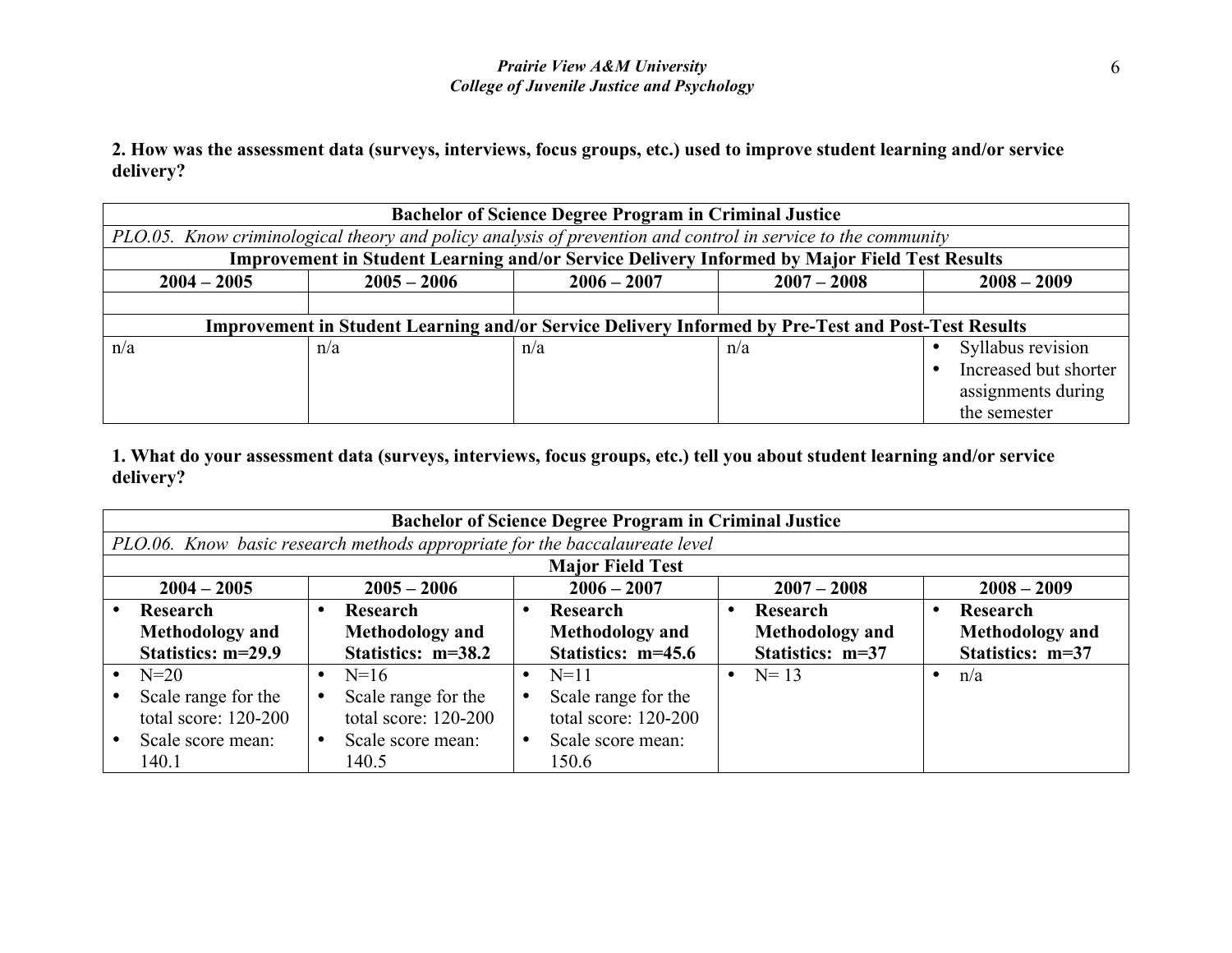**2. How was the assessment data (surveys, interviews, focus groups, etc.) used to improve student learning and/or service delivery?** 

| <b>Bachelor of Science Degree Program in Criminal Justice</b>                                       |                                                                             |               |               |                          |  |  |  |  |
|-----------------------------------------------------------------------------------------------------|-----------------------------------------------------------------------------|---------------|---------------|--------------------------|--|--|--|--|
|                                                                                                     | PLO.06. Know basic research methods appropriate for the baccalaureate level |               |               |                          |  |  |  |  |
| <b>Improvement in Student Learning and/or Service Delivery Informed by Major Field Test Results</b> |                                                                             |               |               |                          |  |  |  |  |
| $2004 - 2005$                                                                                       | $2005 - 2006$                                                               | $2006 - 2007$ | $2007 - 2008$ | $2008 - 2009$            |  |  |  |  |
| n/a                                                                                                 | n/a                                                                         | n/a           | n/a           | CRJS 2813 Computer       |  |  |  |  |
|                                                                                                     |                                                                             |               |               | Applications in CJ added |  |  |  |  |
|                                                                                                     |                                                                             |               |               | to the curriculum        |  |  |  |  |

| <b>Bachelor of Science Degree Program in Criminal Justice</b> |                                                                                |  |                         |  |                        |  |                        |  |
|---------------------------------------------------------------|--------------------------------------------------------------------------------|--|-------------------------|--|------------------------|--|------------------------|--|
|                                                               | PLO.07. Know basic statistical methods appropriate for the baccalaureate level |  |                         |  |                        |  |                        |  |
|                                                               |                                                                                |  | <b>Major Field Test</b> |  |                        |  |                        |  |
| $2004 - 2005$                                                 | $2005 - 2006$                                                                  |  | $2006 - 2007$           |  | $2007 - 2008$          |  | $2008 - 2009$          |  |
| Research                                                      | Research                                                                       |  | Research                |  | Research               |  | Research               |  |
| <b>Methodology</b> and                                        | <b>Methodology</b> and                                                         |  | <b>Methodology</b> and  |  | <b>Methodology</b> and |  | <b>Methodology</b> and |  |
| Statistics: m=29.9                                            | Statistics: m=38.2                                                             |  | Statistics: m=45.6      |  | Statistics: m=37       |  | Statistics: m=37       |  |
| $N=20$                                                        | $N=16$<br>$\bullet$                                                            |  | $N=11$                  |  | • $N=13$               |  | n/a                    |  |
| Scale range for the                                           | Scale range for the                                                            |  | Scale range for the     |  |                        |  |                        |  |
| total score: $120-200$                                        | total score: $120-200$                                                         |  | total score: 120-200    |  |                        |  |                        |  |
| Scale score mean:                                             | Scale score mean:                                                              |  | Scale score mean:       |  |                        |  |                        |  |
| 140.1                                                         | 140.5                                                                          |  | 150.6                   |  |                        |  |                        |  |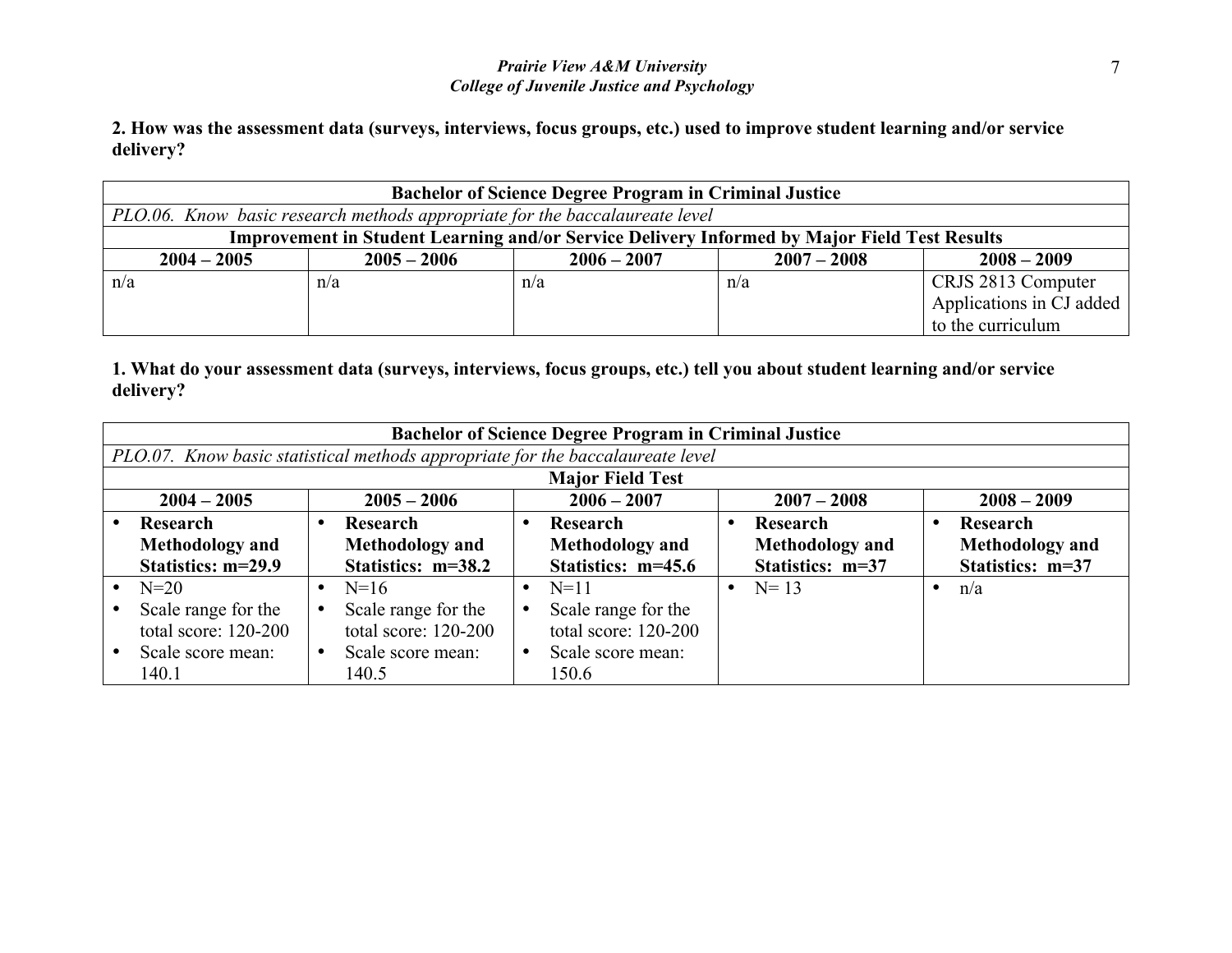**2. How was the assessment data (surveys, interviews, focus groups, etc.) used to improve student learning and/or service delivery?** 

| <b>Bachelor of Science Degree Program in Criminal Justice</b>                     |                                                                                                     |     |     |     |  |  |  |  |
|-----------------------------------------------------------------------------------|-----------------------------------------------------------------------------------------------------|-----|-----|-----|--|--|--|--|
| PLO.07. Know basic statistical methods appropriate for the baccalaureate level    |                                                                                                     |     |     |     |  |  |  |  |
|                                                                                   | <b>Improvement in Student Learning and/or Service Delivery Informed by Major Field Test Results</b> |     |     |     |  |  |  |  |
| $2005 - 2006$<br>$2006 - 2007$<br>$2007 - 2008$<br>$2008 - 2009$<br>$2004 - 2005$ |                                                                                                     |     |     |     |  |  |  |  |
| n/a                                                                               | n/a                                                                                                 | n/a | n/a | n/a |  |  |  |  |

|                                        | Bachelor of Science Degree in Criminal Justice with Specialization in Juvenile Justice      |                                |                               |                                |  |  |  |  |  |
|----------------------------------------|---------------------------------------------------------------------------------------------|--------------------------------|-------------------------------|--------------------------------|--|--|--|--|--|
|                                        | PLO.01. To articulate the history, development and operation of the juvenile justice system |                                |                               |                                |  |  |  |  |  |
|                                        | <b>Major Field Test</b>                                                                     |                                |                               |                                |  |  |  |  |  |
| $2004 - 2005$                          | $2005 - 2006$                                                                               | $2006 - 2007$                  | $2007 - 2008$                 | $2008 - 2009$                  |  |  |  |  |  |
| The Law: $m=41.1$                      | The Law: $m=42.4$<br>$\bullet$                                                              | The Law: $m=58.2$<br>$\bullet$ | The Law: m=40<br>$\bullet$    | The Law: $m=48$ )<br>$\bullet$ |  |  |  |  |  |
| The Police: $m=37.8$                   | The Police: m=40.3                                                                          | The Police: m=52.8             | The Police: m=45<br>$\bullet$ | The Police: m=45               |  |  |  |  |  |
| <b>Corrections:</b>                    | <b>Corrections:</b>                                                                         | <b>Corrections:</b>            | Corrections: m=35             | Corrections: m=39)             |  |  |  |  |  |
| $m=39.4$                               | $m=36.2$                                                                                    | $m=47.1$                       | <b>The Court System:</b>      | <b>The Court System:</b>       |  |  |  |  |  |
| <b>The Court System:</b>               | <b>The Court System:</b>                                                                    | <b>The Court System:</b>       | $m=50$                        | $m=51$                         |  |  |  |  |  |
| $m=46.7$                               | $m=51.6$                                                                                    | $m=59.4$                       | <b>Critical Thinking:</b>     | <b>Critical Thinking:</b>      |  |  |  |  |  |
| <b>Critical Thinking:</b><br>$\bullet$ | <b>Critical Thinking:</b><br>$\bullet$                                                      | <b>Critical Thinking:</b>      | $m=38$                        | $m=44$                         |  |  |  |  |  |
| $m=38.6$                               | $m=37.3$                                                                                    | $m=48.5$                       |                               |                                |  |  |  |  |  |
| $N=20$<br>$\bullet$                    | $N=16$                                                                                      | $N=11$<br>$\bullet$            | $N = 13$<br>$\bullet$         | n/a<br>$\bullet$               |  |  |  |  |  |
| Scale range for the                    | Scale range for the                                                                         | Scale range for the            |                               |                                |  |  |  |  |  |
| total score: 120-200                   | total score: 120-200                                                                        | total score: 120-200           |                               |                                |  |  |  |  |  |
| Scale score mean:                      | Scale score mean:<br>$\bullet$                                                              | Scale score mean:              |                               |                                |  |  |  |  |  |
| 140.1                                  | 140.5                                                                                       | 150.6                          |                               |                                |  |  |  |  |  |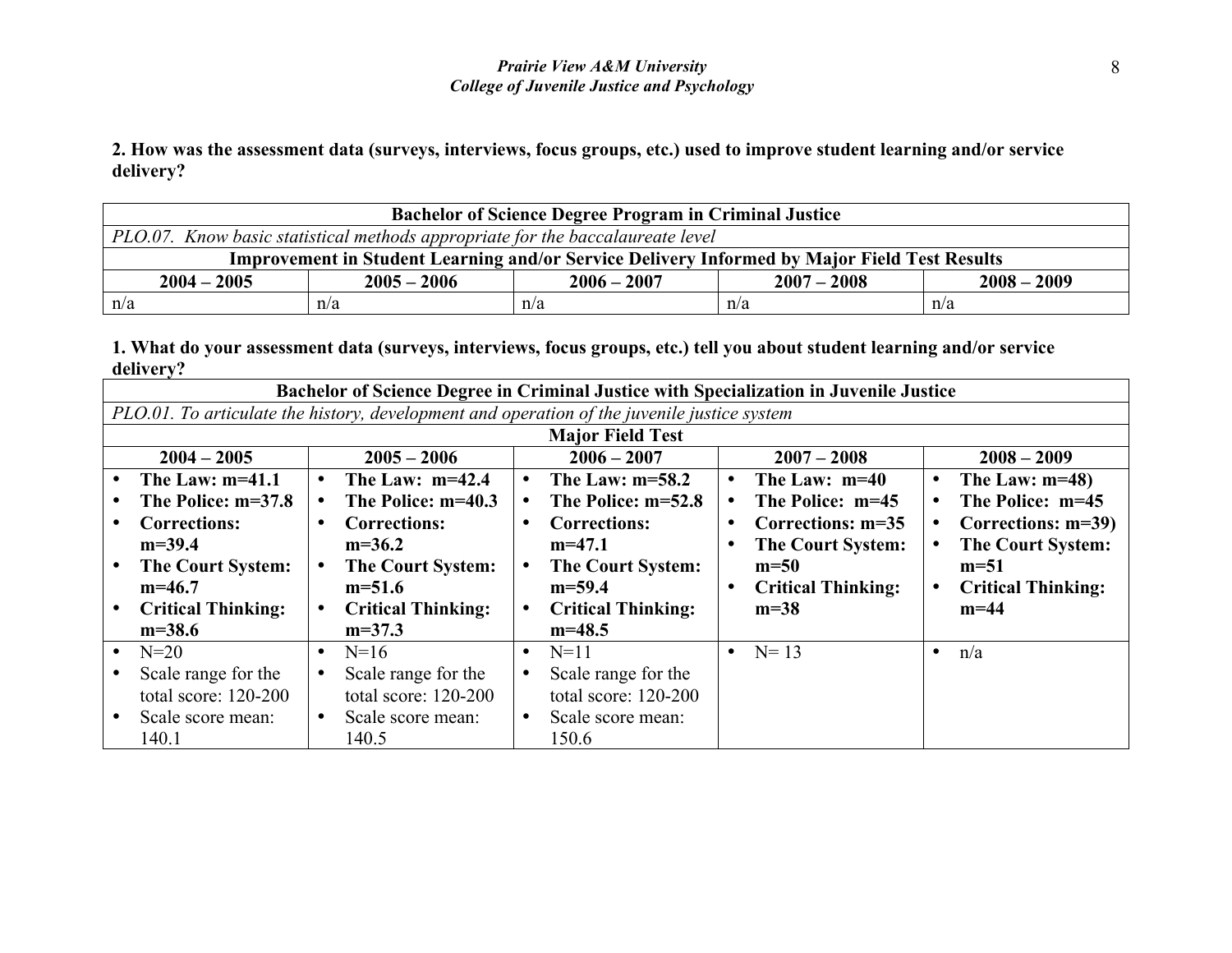**2. How was the assessment data (surveys, interviews, focus groups, etc.) used to improve student learning and/or service delivery?** 

| <b>Bachelor of Science Degree in Criminal Justice with Specialization in Juvenile Justice</b> |                                                                                             |     |                                                                                                     |     |  |  |  |
|-----------------------------------------------------------------------------------------------|---------------------------------------------------------------------------------------------|-----|-----------------------------------------------------------------------------------------------------|-----|--|--|--|
|                                                                                               | PLO.01. To articulate the history, development and operation of the juvenile justice system |     |                                                                                                     |     |  |  |  |
|                                                                                               |                                                                                             |     | <b>Improvement in Student Learning and/or Service Delivery Informed by Major Field Test Results</b> |     |  |  |  |
| $2008 - 2009$<br>$2005 - 2006$<br>$2006 - 2007$<br>$2007 - 2008$<br>$2004 - 2005$             |                                                                                             |     |                                                                                                     |     |  |  |  |
| n/a                                                                                           | n/a                                                                                         | n/a | n/a                                                                                                 | n/a |  |  |  |

| Bachelor of Science Degree in Criminal Justice with Specialization in Juvenile Justice                                                          |                                                                                                                                                    |           |                                                                                                                             |                        |                                                                                                                                 |           |                                                                                                                       |  |  |
|-------------------------------------------------------------------------------------------------------------------------------------------------|----------------------------------------------------------------------------------------------------------------------------------------------------|-----------|-----------------------------------------------------------------------------------------------------------------------------|------------------------|---------------------------------------------------------------------------------------------------------------------------------|-----------|-----------------------------------------------------------------------------------------------------------------------|--|--|
| PLO.02. To examine law and legal principles as applies to juveniles                                                                             |                                                                                                                                                    |           |                                                                                                                             |                        |                                                                                                                                 |           |                                                                                                                       |  |  |
| <b>Major Field Test</b>                                                                                                                         |                                                                                                                                                    |           |                                                                                                                             |                        |                                                                                                                                 |           |                                                                                                                       |  |  |
| $2004 - 2005$                                                                                                                                   | $2005 - 2006$                                                                                                                                      |           | $2006 - 2007$                                                                                                               |                        | $2007 - 2008$                                                                                                                   |           | $2008 - 2009$                                                                                                         |  |  |
| <b>The Law: 2004</b><br>$m=41.1$<br><b>The Court System:</b><br>$2004 \text{ m} = 46.7$<br><b>Critical Thinking:</b><br>$2004 \text{ m} = 38.6$ | <b>The Law: 2005</b><br>$\bullet$<br>$m=42.4$<br><b>The Court System:</b><br>$2005$ m=51.6<br><b>Critical Thinking:</b><br>$2005 \text{ m} = 37.3$ |           | <b>The Law: 2006</b><br>$m=58.2$<br><b>The Court System:</b><br>$2006$ m=59.4<br><b>Critical Thinking:</b><br>$2006$ m=48.5 | $\bullet$<br>$\bullet$ | <b>The Law: 2007</b><br>$m=40$<br><b>The Court System:</b><br>$2007 \text{ m} = 50$<br><b>Critical Thinking:</b><br>$2007$ m=38 | $\bullet$ | <b>The Law: 2008</b><br>$m=48$<br><b>The Court System:</b><br>$2008$ m=51<br><b>Critical Thinking:</b><br>$2008$ m=44 |  |  |
| $N=20$                                                                                                                                          | $N=16$<br>$\bullet$                                                                                                                                | $\bullet$ | $N=11$                                                                                                                      | $\bullet$              | $N = 13$                                                                                                                        | $\bullet$ | n/a                                                                                                                   |  |  |
| Scale range for the<br>total score: 120-200                                                                                                     | Scale range for the<br>total score: 120-200                                                                                                        |           | Scale range for the<br>total score: 120-200                                                                                 |                        |                                                                                                                                 |           |                                                                                                                       |  |  |
| Scale score mean:<br>140.1                                                                                                                      | Scale score mean:<br>140.5                                                                                                                         |           | Scale score mean:<br>150.6                                                                                                  |                        |                                                                                                                                 |           |                                                                                                                       |  |  |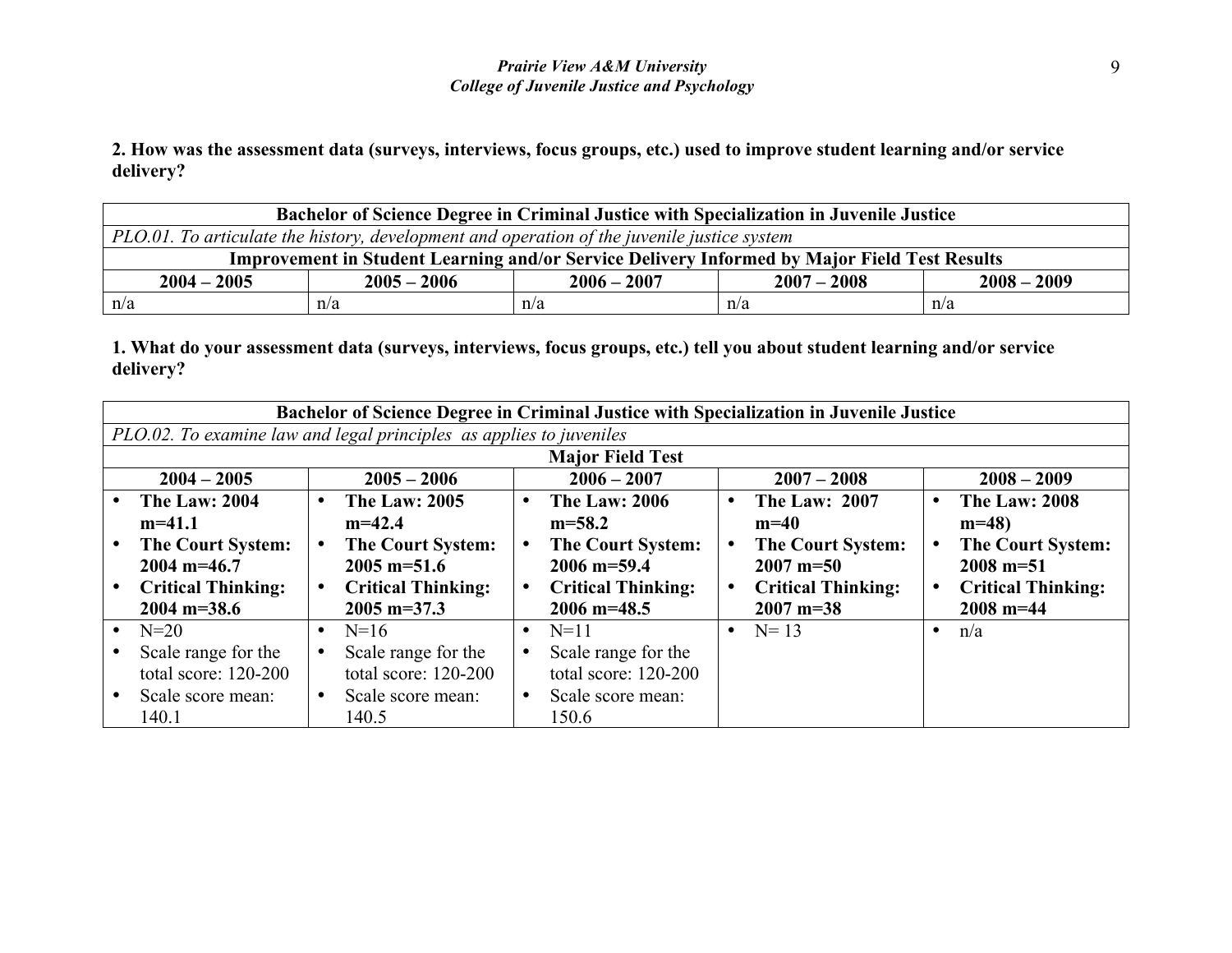**2. How was the assessment data (surveys, interviews, focus groups, etc.) used to improve student learning and/or service delivery?** 

| <b>Bachelor of Science Degree in Criminal Justice with Specialization in Juvenile Justice</b> |                                                                                              |     |     |     |  |  |  |  |
|-----------------------------------------------------------------------------------------------|----------------------------------------------------------------------------------------------|-----|-----|-----|--|--|--|--|
|                                                                                               | PLO.02. To examine law and legal principles as applies to juveniles                          |     |     |     |  |  |  |  |
|                                                                                               | Improvement in Student Learning and/or Service Delivery Informed by Major Field Test Results |     |     |     |  |  |  |  |
| $2005 - 2006$<br>$2006 - 2007$<br>$2007 - 2008$<br>$2008 - 2009$<br>$2004 - 2005$             |                                                                                              |     |     |     |  |  |  |  |
| n/a                                                                                           | n/a                                                                                          | n/a | n/a | n/a |  |  |  |  |

**1. What do your assessment data (surveys, interviews, focus groups, etc.) tell you about student learning and/or service delivery?**

|                        | Bachelor of Science Degree in Criminal Justice with Specialization in Juvenile Justice |  |                        |  |                      |  |                  |  |                  |
|------------------------|----------------------------------------------------------------------------------------|--|------------------------|--|----------------------|--|------------------|--|------------------|
|                        | PLO.03. To examine law enforcement system and practices as applies to juveniles        |  |                        |  |                      |  |                  |  |                  |
|                        | <b>Major Field Test</b>                                                                |  |                        |  |                      |  |                  |  |                  |
| $2004 - 2005$          |                                                                                        |  | $2005 - 2006$          |  | $2006 - 2007$        |  | $2007 - 2008$    |  | $2008 - 2009$    |
| The Police: m=37.8     |                                                                                        |  | The Police: m=40.3     |  | The Police: m=52.8   |  | The Police: m=45 |  | The Police: m=45 |
| $N=20$                 |                                                                                        |  | $N=16$                 |  | $N=11$               |  | $N = 13$         |  | n/a              |
| Scale range for the    |                                                                                        |  | Scale range for the    |  | Scale range for the  |  |                  |  |                  |
| total score: $120-200$ |                                                                                        |  | total score: $120-200$ |  | total score: 120-200 |  |                  |  |                  |
| Scale score mean:      |                                                                                        |  | Scale score mean:      |  | Scale score mean:    |  |                  |  |                  |
| 140.1                  |                                                                                        |  | 140.5                  |  | 150.6                |  |                  |  |                  |

| <b>Bachelor of Science Degree in Criminal Justice with Specialization in Juvenile Justice</b> |                                                                                              |     |     |     |  |  |  |  |
|-----------------------------------------------------------------------------------------------|----------------------------------------------------------------------------------------------|-----|-----|-----|--|--|--|--|
|                                                                                               | PLO3. To examine law enforcement system and practices as applies to juveniles                |     |     |     |  |  |  |  |
|                                                                                               | Improvement in Student Learning and/or Service Delivery Informed by Major Field Test Results |     |     |     |  |  |  |  |
| $2005 - 2006$<br>$2008 - 2009$<br>$2004 - 2005$<br>$2006 - 2007$<br>$2007 - 2008$             |                                                                                              |     |     |     |  |  |  |  |
| n/a                                                                                           | n/a                                                                                          | n/a | n/a | n/a |  |  |  |  |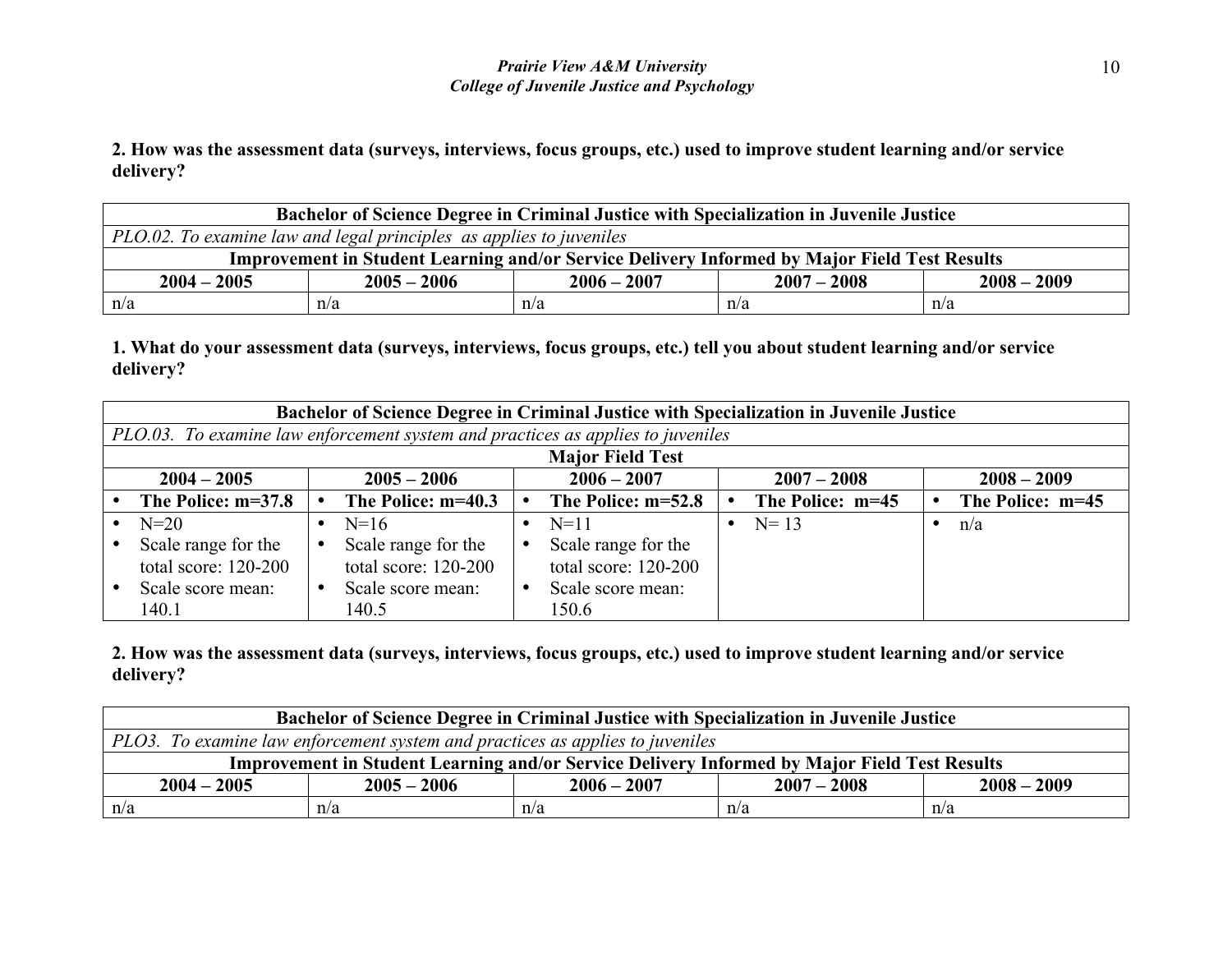**1. What do your assessment data (surveys, interviews, focus groups, etc.) tell you about student learning and/or service delivery?**

|                          | Bachelor of Science Degree in Criminal Justice with Specialization in Juvenile Justice |                          |                          |                          |  |  |  |  |  |
|--------------------------|----------------------------------------------------------------------------------------|--------------------------|--------------------------|--------------------------|--|--|--|--|--|
|                          | PLO.04. To examine court and corrections system and practices as applies to juveniles  |                          |                          |                          |  |  |  |  |  |
|                          | <b>Major Field Test</b>                                                                |                          |                          |                          |  |  |  |  |  |
| $2004 - 2005$            | $2005 - 2006$                                                                          | $2006 - 2007$            | $2007 - 2008$            | $2008 - 2009$            |  |  |  |  |  |
| <b>Corrections:</b>      | <b>Corrections:</b>                                                                    | <b>Corrections:</b>      | Corrections: m=35        | Corrections: m=39)       |  |  |  |  |  |
| $m=39.4$                 | $m=36.2$                                                                               | $m=47.1$                 | <b>The Court System:</b> | <b>The Court System:</b> |  |  |  |  |  |
| <b>The Court System:</b> | <b>The Court System:</b>                                                               | <b>The Court System:</b> | $m=50$                   | $m=51$                   |  |  |  |  |  |
| $m=46.7$                 | $m=51.6$                                                                               | $m=59.4$                 |                          |                          |  |  |  |  |  |
| $N=20$                   | $N=16$<br>$\bullet$                                                                    | $N=11$<br>$\bullet$      | • $N=13$                 | n/a                      |  |  |  |  |  |
| Scale range for the      | Scale range for the                                                                    | Scale range for the      |                          |                          |  |  |  |  |  |
| total score: $120-200$   | total score: $120-200$                                                                 | total score: 120-200     |                          |                          |  |  |  |  |  |
| Scale score mean:        | Scale score mean:                                                                      | Scale score mean:        |                          |                          |  |  |  |  |  |
| 140.1                    | 140.5                                                                                  | 150.6                    |                          |                          |  |  |  |  |  |

| <b>Bachelor of Science Degree in Criminal Justice with Specialization in Juvenile Justice</b> |                                                                                       |     |                                                                                                     |     |  |  |  |  |
|-----------------------------------------------------------------------------------------------|---------------------------------------------------------------------------------------|-----|-----------------------------------------------------------------------------------------------------|-----|--|--|--|--|
|                                                                                               | PLO.04. To examine court and corrections system and practices as applies to juveniles |     |                                                                                                     |     |  |  |  |  |
|                                                                                               |                                                                                       |     | <b>Improvement in Student Learning and/or Service Delivery Informed by Major Field Test Results</b> |     |  |  |  |  |
| $2008 - 2009$<br>$2006 - 2007$<br>$2004 - 2005$<br>$2005 - 2006$<br>$2007 - 2008$             |                                                                                       |     |                                                                                                     |     |  |  |  |  |
| n/a                                                                                           | n/a                                                                                   | n/a | n/a                                                                                                 | n/a |  |  |  |  |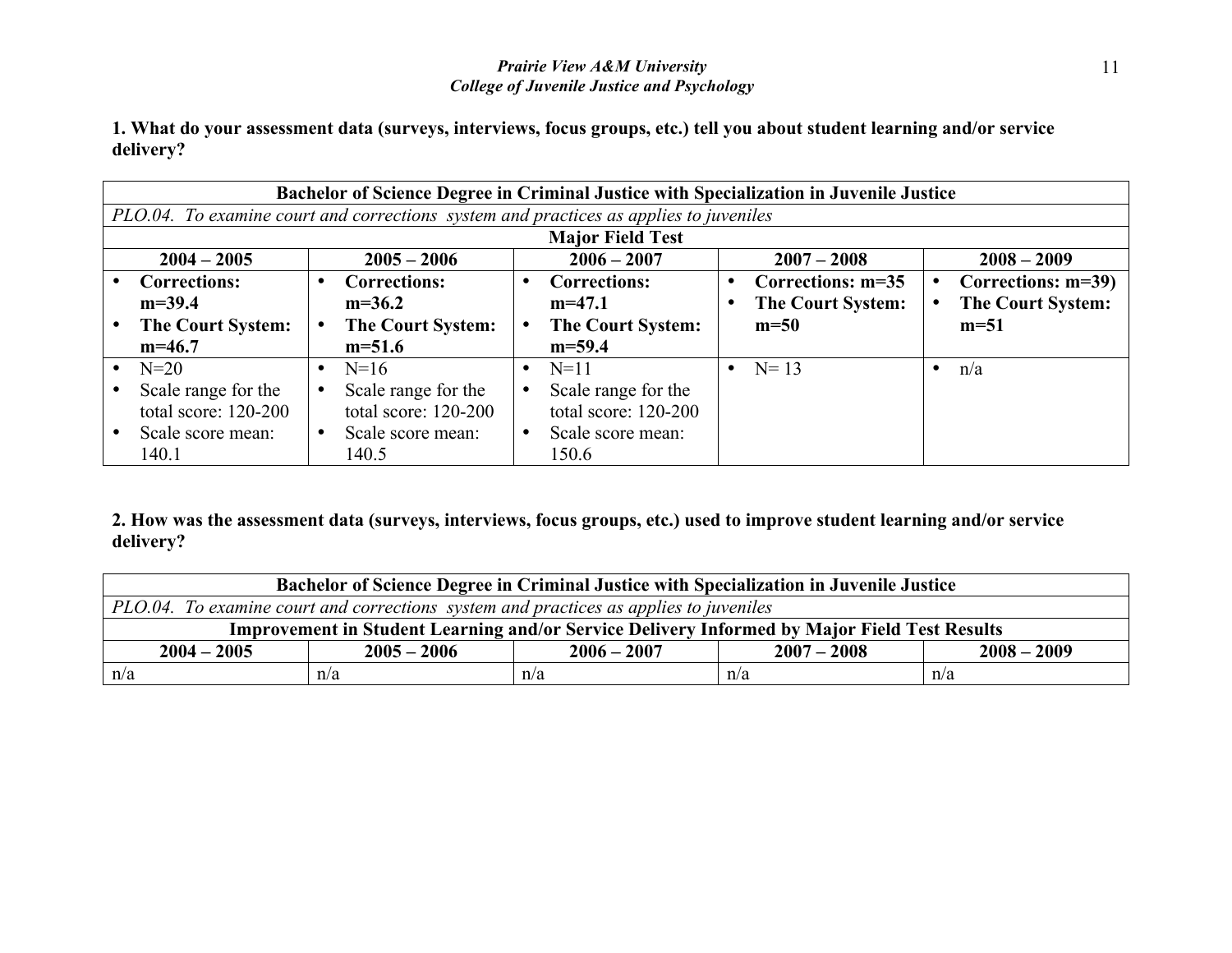| Bachelor of Science Degree in Criminal Justice with Specialization in Juvenile Justice |                                                                                                             |                         |                |                |  |  |  |  |
|----------------------------------------------------------------------------------------|-------------------------------------------------------------------------------------------------------------|-------------------------|----------------|----------------|--|--|--|--|
|                                                                                        | PLO.05. To examine juvenile justice, policy analysis of prevention and control, and criminological theories |                         |                |                |  |  |  |  |
|                                                                                        |                                                                                                             | <b>Major Field Test</b> |                |                |  |  |  |  |
| $2004 - 2005$                                                                          | $2005 - 2006$                                                                                               | $2006 - 2007$           | $2007 - 2008$  | $2008 - 2009$  |  |  |  |  |
| Theory: $m=25.8$                                                                       | Theory: $m=32$                                                                                              | Theory: $m=38.4$        | Theory: $m=30$ | Theory: $m=35$ |  |  |  |  |
| $N=20$                                                                                 | $N=16$                                                                                                      | $N=11$                  | $N = 13$       | n/a            |  |  |  |  |
| Scale range for the                                                                    | Scale range for the                                                                                         | Scale range for the     |                |                |  |  |  |  |
| total score: $120-200$                                                                 | total score: $120-200$                                                                                      | total score: $120-200$  |                |                |  |  |  |  |
| Scale score mean:                                                                      | Scale score mean:                                                                                           | Scale score mean:       |                |                |  |  |  |  |
| 140.1                                                                                  | 140.5                                                                                                       | 150.6                   |                |                |  |  |  |  |

| <b>Bachelor of Science Degree in Criminal Justice with Specialization in Juvenile Justice</b> |                                                                                                                     |     |     |     |  |  |  |  |
|-----------------------------------------------------------------------------------------------|---------------------------------------------------------------------------------------------------------------------|-----|-----|-----|--|--|--|--|
|                                                                                               | $\vert$ PLO.05. To examine juvenile justice, policy analysis of prevention and control, and criminological theories |     |     |     |  |  |  |  |
|                                                                                               | <b>Improvement in Student Learning and/or Service Delivery Informed by Major Field Test Results</b>                 |     |     |     |  |  |  |  |
| $2008 - 2009$<br>$2004 - 2005$<br>$2005 - 2006$<br>$2006 - 2007$<br>$2007 - 2008$             |                                                                                                                     |     |     |     |  |  |  |  |
| n/a                                                                                           | n/a                                                                                                                 | n/a | n/a | n/a |  |  |  |  |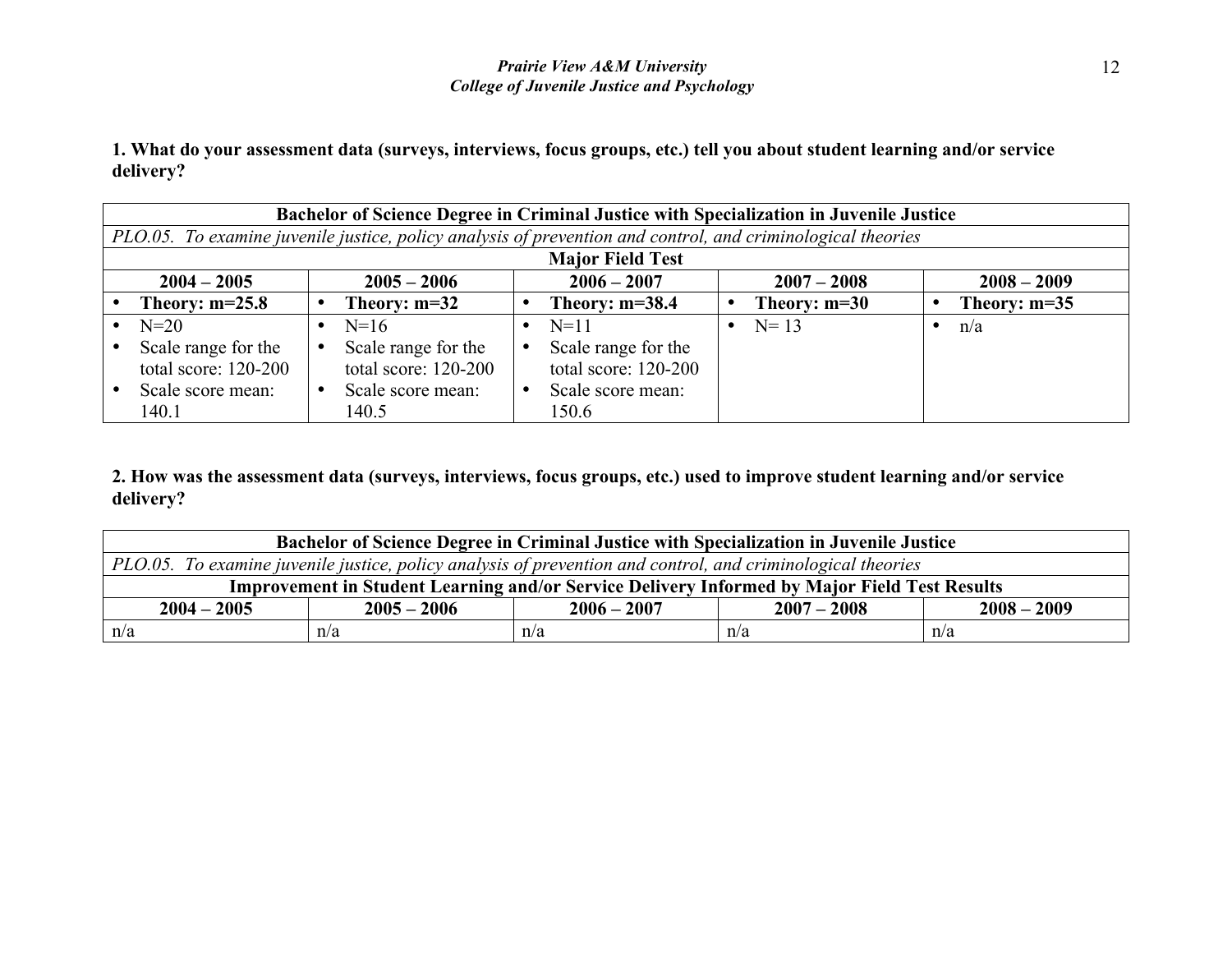| Bachelor of Science Degree in Criminal Justice with Specialization in Juvenile Justice |  |                        |           |                                                                                        |  |                        |                        |
|----------------------------------------------------------------------------------------|--|------------------------|-----------|----------------------------------------------------------------------------------------|--|------------------------|------------------------|
|                                                                                        |  |                        |           | PLO.06. To increase their knowledge of basic research methods used in juvenile justice |  |                        |                        |
|                                                                                        |  |                        |           | <b>Major Field Test</b>                                                                |  |                        |                        |
| $2004 - 2005$                                                                          |  | $2005 - 2006$          |           | $2006 - 2007$                                                                          |  | $2007 - 2008$          | $2008 - 2009$          |
| Research                                                                               |  | Research               |           | Research                                                                               |  | Research               | Research               |
| <b>Methodology</b> and                                                                 |  | <b>Methodology</b> and |           | <b>Methodology</b> and                                                                 |  | <b>Methodology</b> and | <b>Methodology</b> and |
| Statistics: m=29.9                                                                     |  | Statistics: m=38.2     |           | Statistics: m=45.6                                                                     |  | Statistics: m=37       | Statistics: m=37       |
| $N=20$                                                                                 |  | $N=16$                 | $\bullet$ | $N=11$                                                                                 |  | • $N=13$               | n/a                    |
| Scale range for the                                                                    |  | Scale range for the    |           | Scale range for the                                                                    |  |                        |                        |
| total score: $120-200$                                                                 |  | total score: $120-200$ |           | total score: 120-200                                                                   |  |                        |                        |
| Scale score mean:                                                                      |  | Scale score mean:      |           | Scale score mean:                                                                      |  |                        |                        |
| 140.1                                                                                  |  | 140.5                  |           | 150.6                                                                                  |  |                        |                        |

| <b>Bachelor of Science Degree in Criminal Justice with Specialization in Juvenile Justice</b>       |                                                                                        |     |     |     |  |
|-----------------------------------------------------------------------------------------------------|----------------------------------------------------------------------------------------|-----|-----|-----|--|
|                                                                                                     | PLO.06. To increase their knowledge of basic research methods used in juvenile justice |     |     |     |  |
| <b>Improvement in Student Learning and/or Service Delivery Informed by Major Field Test Results</b> |                                                                                        |     |     |     |  |
| $2008 - 2009$<br>$2005 - 2006$<br>$2006 - 2007$<br>$2004 - 2005$<br>$2007 - 2008$                   |                                                                                        |     |     |     |  |
| n/a                                                                                                 | n/a                                                                                    | n/a | n/a | n/a |  |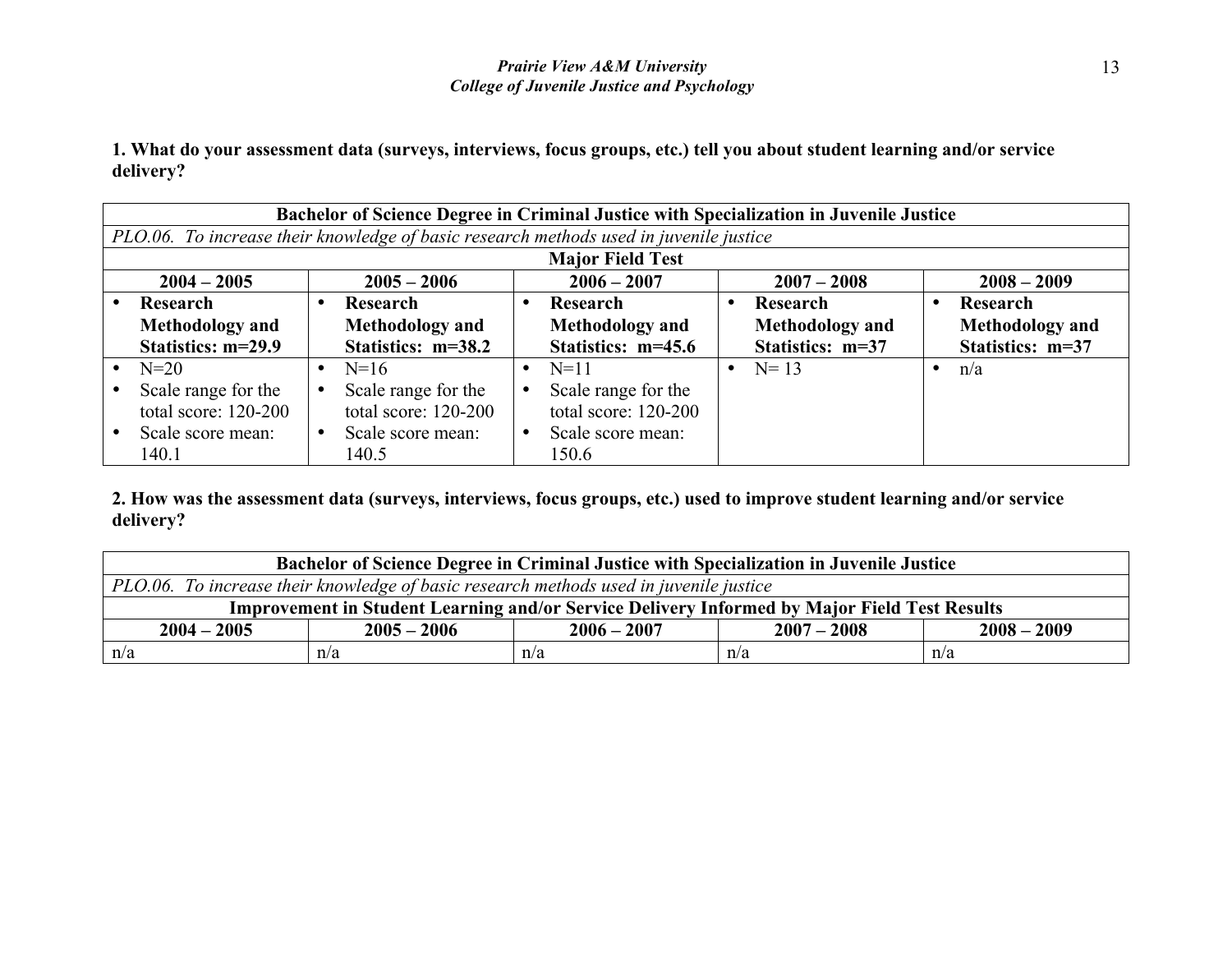| Bachelor of Science Degree in Criminal Justice with Specialization in Juvenile Justice |                                                                                           |           |                         |  |                        |  |                        |
|----------------------------------------------------------------------------------------|-------------------------------------------------------------------------------------------|-----------|-------------------------|--|------------------------|--|------------------------|
|                                                                                        | PLO.07. To increase their knowledge of basic statistical methods used in juvenile justice |           |                         |  |                        |  |                        |
|                                                                                        |                                                                                           |           | <b>Major Field Test</b> |  |                        |  |                        |
| $2004 - 2005$                                                                          | $2005 - 2006$                                                                             |           | $2006 - 2007$           |  | $2007 - 2008$          |  | $2008 - 2009$          |
| Research                                                                               | Research                                                                                  |           | Research                |  | Research               |  | Research               |
| <b>Methodology</b> and                                                                 | <b>Methodology</b> and                                                                    |           | <b>Methodology</b> and  |  | <b>Methodology</b> and |  | <b>Methodology</b> and |
| Statistics: m=29.9                                                                     | Statistics: m=38.2                                                                        |           | Statistics: m=45.6      |  | Statistics: m=37       |  | Statistics: m=37       |
| $N=20$                                                                                 | $N=16$                                                                                    | $\bullet$ | $N=11$                  |  | • $N=13$               |  | n/a                    |
| Scale range for the                                                                    | Scale range for the                                                                       |           | Scale range for the     |  |                        |  |                        |
| total score: $120-200$                                                                 | total score: $120-200$                                                                    |           | total score: 120-200    |  |                        |  |                        |
| Scale score mean:                                                                      | Scale score mean:                                                                         |           | Scale score mean:       |  |                        |  |                        |
| 140.1                                                                                  | 140.5                                                                                     |           | 150.6                   |  |                        |  |                        |

| <b>Bachelor of Science Degree in Criminal Justice with Specialization in Juvenile Justice</b>       |               |               |               |               |  |
|-----------------------------------------------------------------------------------------------------|---------------|---------------|---------------|---------------|--|
| PLO.07. To increase their knowledge of basic statistical methods used in juvenile justice           |               |               |               |               |  |
| <b>Improvement in Student Learning and/or Service Delivery Informed by Major Field Test Results</b> |               |               |               |               |  |
| $2004 - 2005$                                                                                       | $2005 - 2006$ | $2006 - 2007$ | $2007 - 2008$ | $2008 - 2009$ |  |
| n/a                                                                                                 | n/a           | n/a           | n/a           | n/a           |  |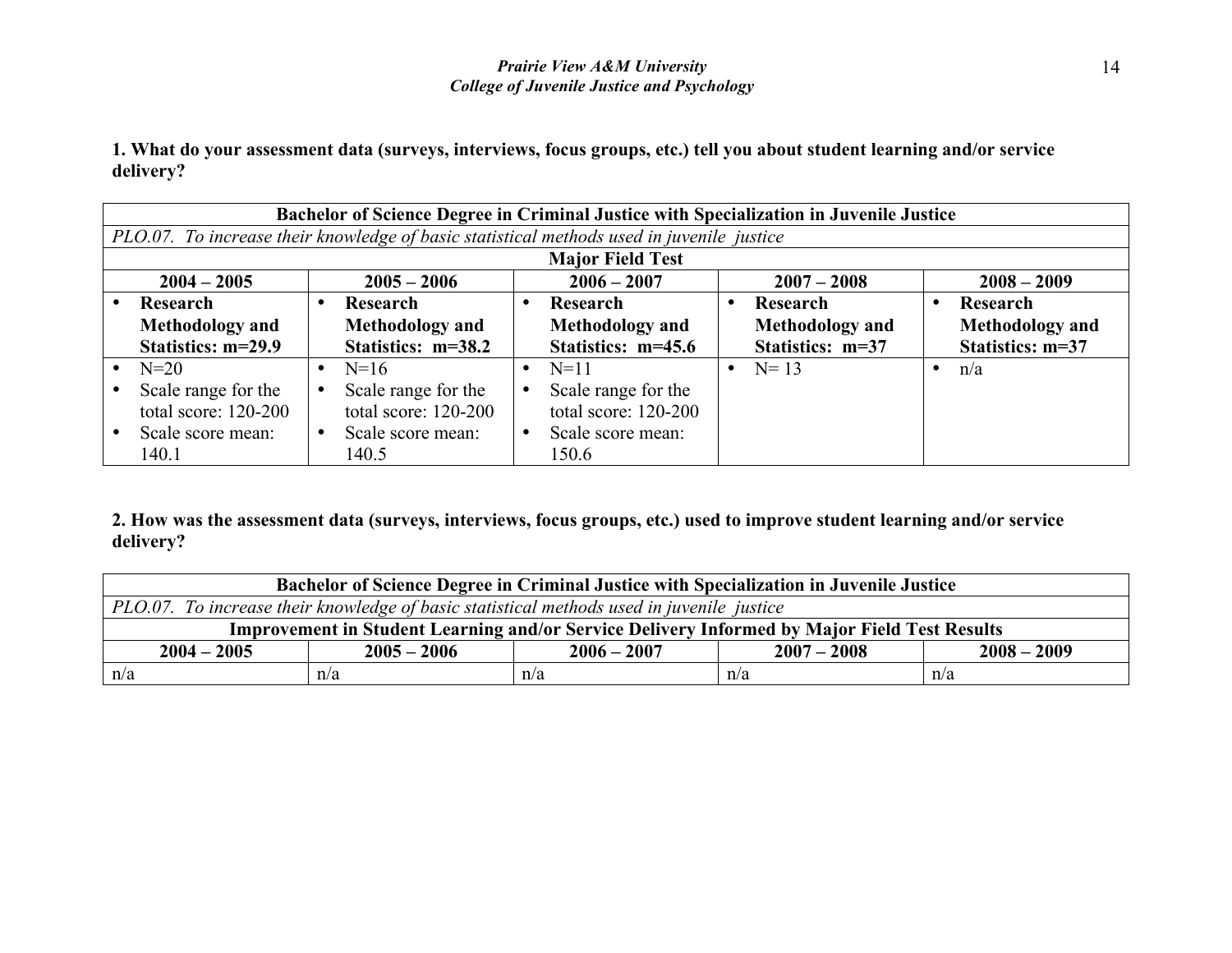| <b>Bachelor of Science Degree Program in Criminal Justice</b>                                                    |
|------------------------------------------------------------------------------------------------------------------|
| PLO.01. Know the history, development and operation of the criminal justice system                               |
| PLO.02. Know law and legal principles                                                                            |
| PLO.03. Know law enforcement system and practices                                                                |
| PLO.04. Know court and correction systems and practices                                                          |
| PLO.05. Know criminological theory and policy analysis of prevention and control in service to the community     |
| PLO.06. Know basic research methods appropriate for the baccalaureate level                                      |
| PLO.07. Know basic statistical methods appropriate for the baccalaureate level                                   |
| Bachelor of Science Degree in Criminal Justice with Specialization in Juvenile Justice                           |
| PLO.01. To articulate the history, development and operation of the juvenile justice system                      |
| PLO.02. To examine law and legal principles as applies to juveniles                                              |
| PLO.03. To examine law enforcement system and practices as applies to juveniles                                  |
| PLO.04. To examine court and corrections system and practices as applies to juveniles                            |
| $DI \cap 0.5$ To graving invaries incline notice anglesis of provention and control and quining logical theories |

*PLO.05. To examine juvenile justice, policy analysis of prevention and control, and criminological theories*

*PLO.06. To increase their knowledge of basic research methods used in juvenile justice*

*PLO.07. To increase their knowledge of basic statistical methods used in juvenile justice*

## *Selected Exit Survey Results*

**2004-2005 (results from spring 2005 Exit survey).** 86% of respondents strongly agree/agree that overall they received quality education and 84% strongly agree/agree the program prepared them for a job in the field. In terms of knowledge and skills, between 86-94% strongly agree/agree they received factual information, understand and can apply concepts, and have developed the ability to solve problems and communicate clearly. In terms of their interests and curiosity, between 88-92% strongly agree/agree the program deepened their interest and enthusiasm in the subject matter, and they were stimulated to do outside readings and to discuss topics outside the classroom. In terms of instruction and teaching methods, between 82-88% strongly agree/agree instructors were knowledgeable, were prepared for class, were accessible, and took their concerns/issues seriously.

**2005-2006 (results from summer 2006 Exit Survey)**. 92% of respondents strongly agree/agree that overall they received quality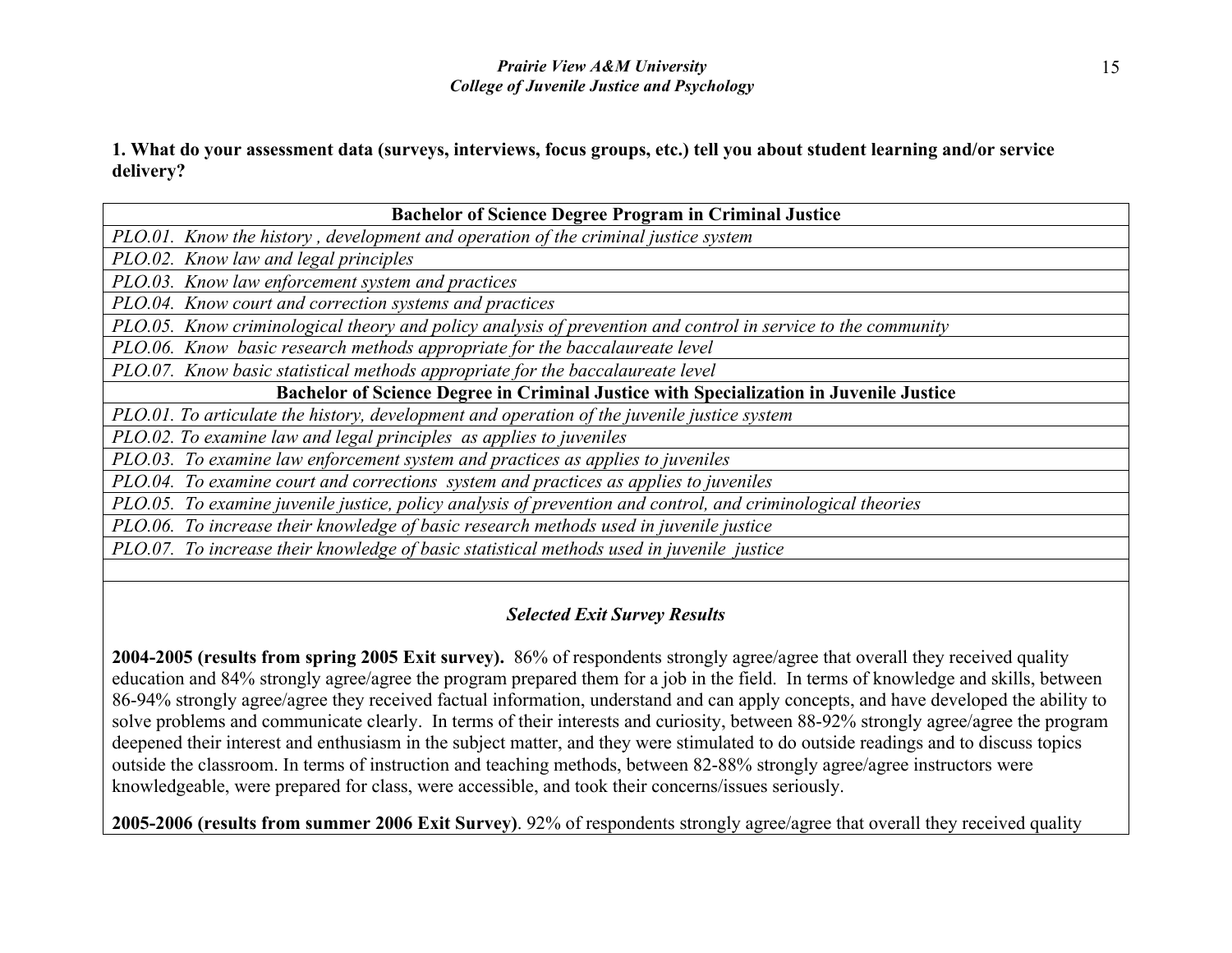education and 93% strongly agree/agree the program prepared them for a job in the field. In terms of knowledge and skills, more than 90% strongly agree/agree they received factual information, understand and can apply concepts, and have developed the ability to solve problems and communicate clearly. In terms of their interests and curiosity, between 93-99% strongly agree/agree the program deepened their interest and enthusiasm in the subject matter, and they were stimulated to do outside readings and to discuss topics outside the classroom. In terms of instruction and teaching methods, between 90-99% strongly agree/agree instructors were knowledgeable, were prepared for class, were accessible, and took their concerns/issues seriously.

**2006-2007 (results from spring 2006 Exit Survey).** 99% of respondents strongly agree/agree that overall they received quality education and 92% strongly agree/agree the program prepared them for a job in the field. In terms of knowledge and skills, more than 95% strongly agree/agree they received factual information, understand and can apply concepts, and have developed the ability to solve problems and communicate clearly. In terms of their interests and curiosity, more than 95% strongly agree/agree the program deepened their interest and enthusiasm in the subject matter, and they were stimulated to do outside readings and to discuss topics outside the classroom. In terms of instruction and teaching methods, more than 97% strongly agree/agree instructors were knowledgeable, were prepared for class, were accessible, and took their concerns/issues seriously.

**2007-2008 (results for summer 2007 Exit Survey).** 99% of respondents strongly agree/agree that overall they received quality education and that the program prepared them for a job in the field. In terms of knowledge and skills, 99% strongly agree/agree they received factual information, understand and can apply concepts, and have developed the ability to solve problems and communicate clearly. In terms of their interests and curiosity, 99% strongly agree/agree the program deepened their interest and enthusiasm in the subject matter, and they were stimulated to do outside readings and to discuss topics outside the classroom.

In terms of instruction 99% strongly agree/agree instructors were knowledgeable, were prepared for class, were accessible, and took their concerns/issues seriously, and 86% strongly agree/agree with instructors teaching methods.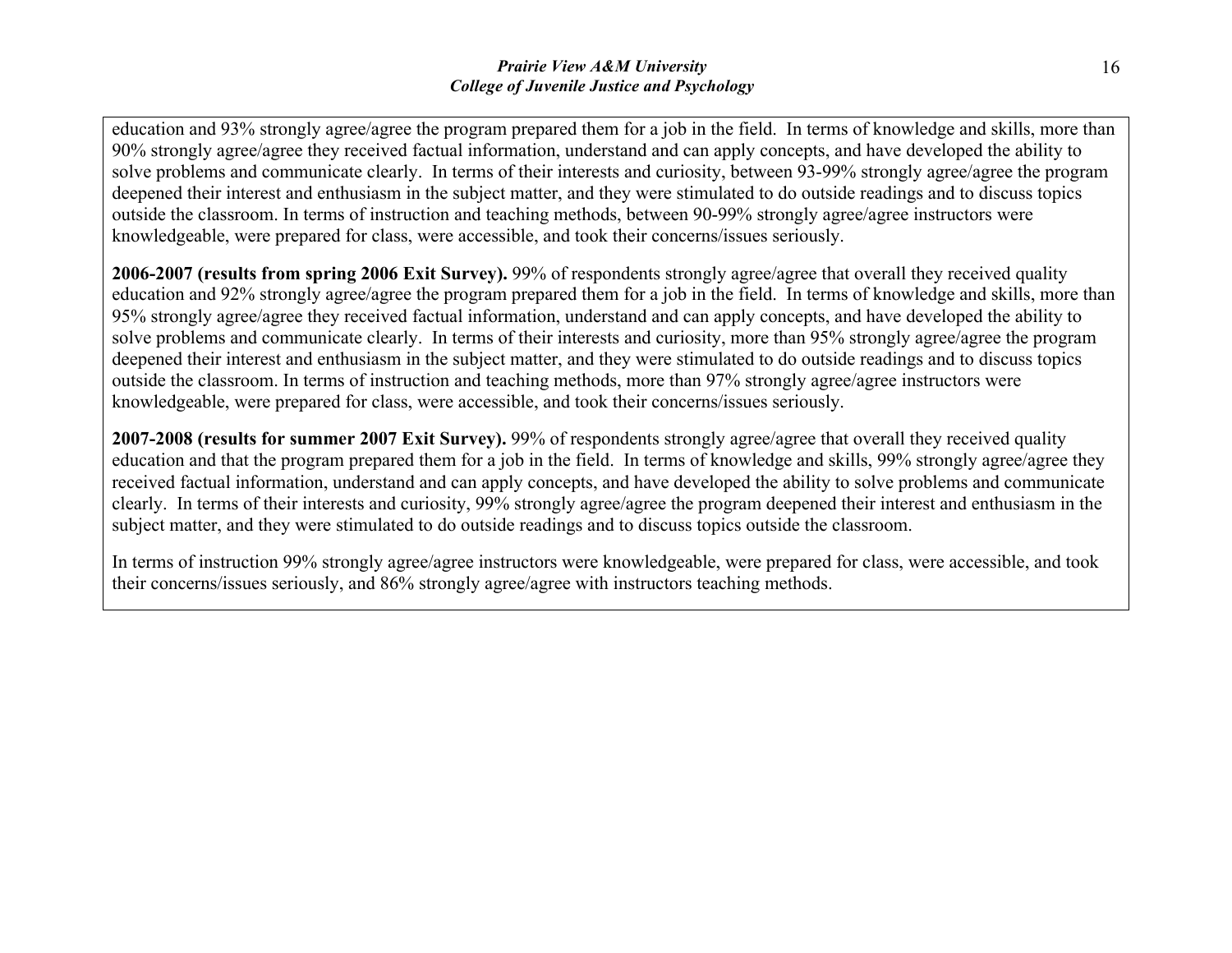#### **Master's of Science Degree Program in Juvenile Justice**

*PLO.01. Use statistical tests appropriate for the masters level PLO.02. Use research methodologies appropriate for the masters level PLO.03. Critique theoretical formulations as they apply to juveniles*

*PLO.04. Practice professional standards of the discipline*

*PLO.05. Write professionally*

# **Thesis or comprehensive exam**

## **Comprehensive Exams for MSJJ program**

**2004-2005:** Three students took comprehensive exams, two passed all sections and one failed a section (statistics/research methods). No thesis.

**2005-2006:** Seven students took comprehensive exams, three passed all sections, five passed two sections (three failed statistics/methods and two failed theory). One student completed thesis.

**2006-2007**: Four students took compressive exams, two passed all sections, two failed one section (the statistics/methods and theory section, each failed by one student). No thesis.

**2007-2008:** Four student s took comprehensive exams, three passed all sections, one failed two sections (statistics/methods and theory). No thesis.

**2008-2009:** Six students took comprehensive exams; four passed all sections, two failed one section each (the statistics/methods and theory section). Three students completed thesis.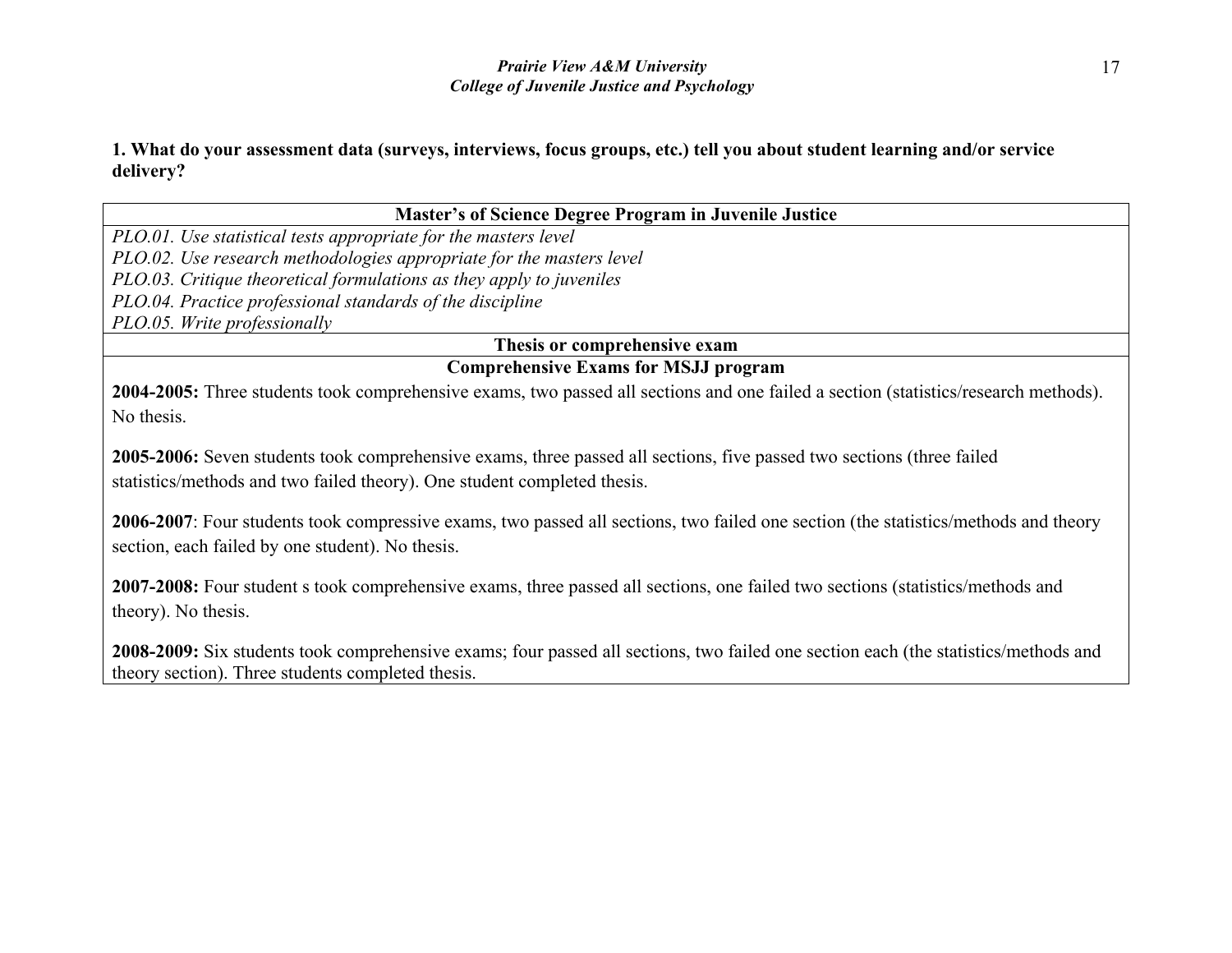**2. How was the assessment data (surveys, interviews, focus groups, etc.) used to improve student learning and/or service delivery?** 

|                                                                                                     | <b>Master's of Science Degree Program in Juvenile Justice</b>        |     |     |     |  |  |
|-----------------------------------------------------------------------------------------------------|----------------------------------------------------------------------|-----|-----|-----|--|--|
|                                                                                                     | PLO.01. Use statistical tests appropriate for the masters level      |     |     |     |  |  |
|                                                                                                     | PLO.02. Use research methodologies appropriate for the masters level |     |     |     |  |  |
|                                                                                                     | PLO.03. Critique theoretical formulations as they apply to juveniles |     |     |     |  |  |
|                                                                                                     | PLO.04. Practice professional standards of the discipline            |     |     |     |  |  |
|                                                                                                     | PLO.05. Write professionally                                         |     |     |     |  |  |
| Improvement in Student Learning and/or Service Delivery Informed by Theses and Dissertation Results |                                                                      |     |     |     |  |  |
| $2006 - 2007$<br>$2004 - 2005$<br>$2005 - 2006$<br>$2007 - 2008$<br>$2008 - 2009$                   |                                                                      |     |     |     |  |  |
| n/a                                                                                                 | n/a                                                                  | n/a | n/a | n/a |  |  |

## **1. What do your assessment data (surveys, interviews, focus groups, etc.) tell you about student learning and/or service delivery?**

| <b>Ph.D. Program in Juvenile Justice</b>                                                                                          |  |  |  |  |
|-----------------------------------------------------------------------------------------------------------------------------------|--|--|--|--|
| PLO.01. Use advanced statistical tests appropriate for the doctoral level                                                         |  |  |  |  |
| PLO.02. Use advanced research methodologies appropriate for the doctoral level                                                    |  |  |  |  |
| PLO.03. Critique theoretical formulations                                                                                         |  |  |  |  |
| PLO.04. Practice professional standards of the discipline                                                                         |  |  |  |  |
| PLO.05. Produce scholarly research                                                                                                |  |  |  |  |
| <b>Comprehensive Exam and Dissertation</b>                                                                                        |  |  |  |  |
| Comprehensive Exams and Dissertation for Doctoral program                                                                         |  |  |  |  |
| 2004-2005 Four students took comprehensive exams, three passed all sections, one failed theory. Two students completed degree     |  |  |  |  |
| 2005-2006 Thirteen took comprehensive exams, eleven passed all sections, two failed one section (statistics/methods). One student |  |  |  |  |

2006-2007 Ten students took comprehensive exams, five passed all sections. Three passed two sections (failed one section each,

completed degree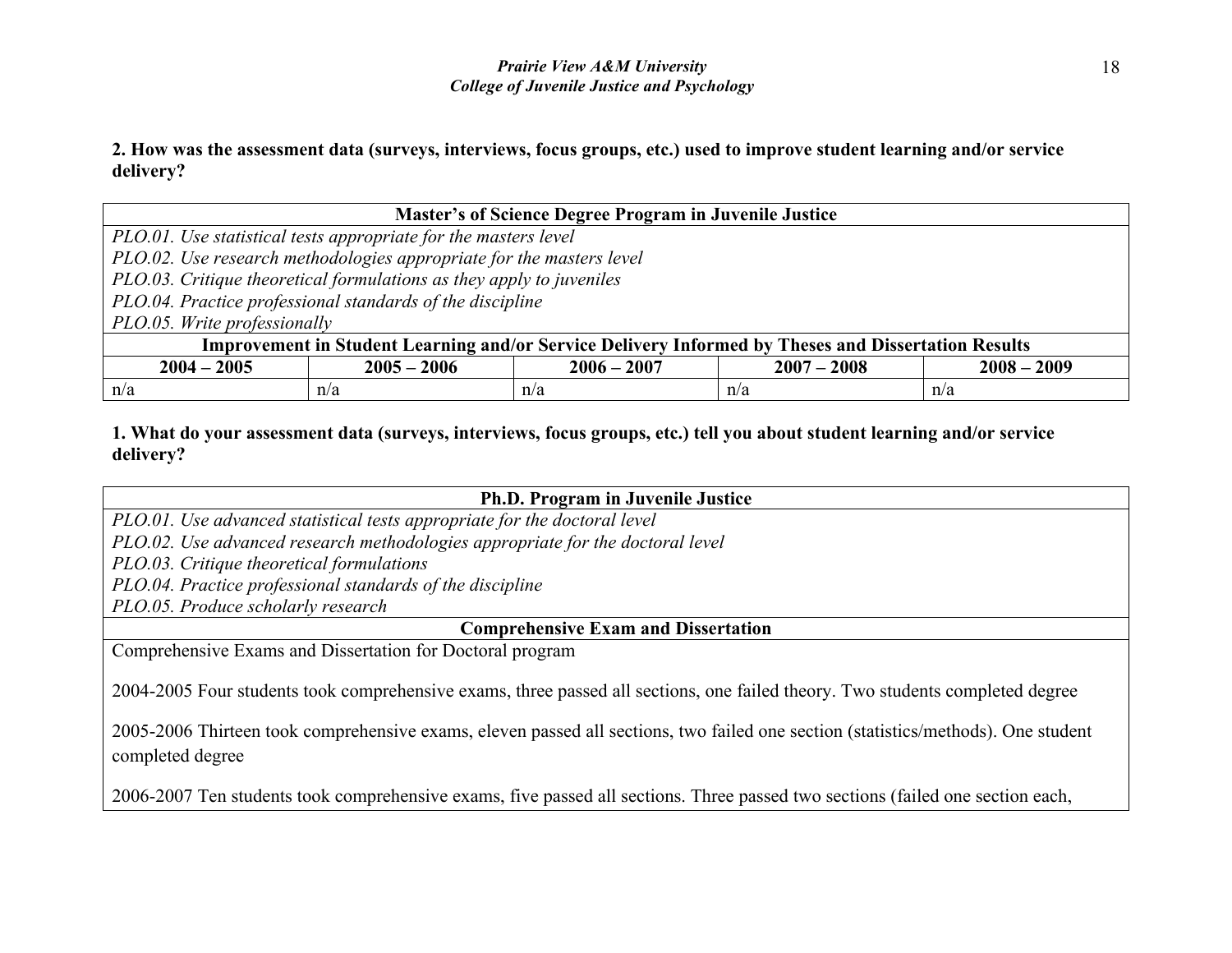theory, two failed general). Two retake sections and passed. Five students completed degree.

2007-2008 Nine took comprehensive exams , five passed all sections, two passed two sections (failed one section each, the statistics/methods and theory section), two were re-taking sections (theory and general ) and passed. Four students completed degree

2008-2009 Five students took comprehensive exams. Four passed all sections, one failed statistics/methods section. Seven students completed degree

| <b>Ph.D. Program in Juvenile Justice</b>                                       |  |  |  |  |
|--------------------------------------------------------------------------------|--|--|--|--|
| PLO.01. Use advanced statistical tests appropriate for the doctoral level      |  |  |  |  |
| PLO.02. Use advanced research methodologies appropriate for the doctoral level |  |  |  |  |
| PLO.03. Critique theoretical formulations                                      |  |  |  |  |
| PLO.04. Practice professional standards of the discipline                      |  |  |  |  |
| PLO.05. Produce scholarly research                                             |  |  |  |  |
| n/a                                                                            |  |  |  |  |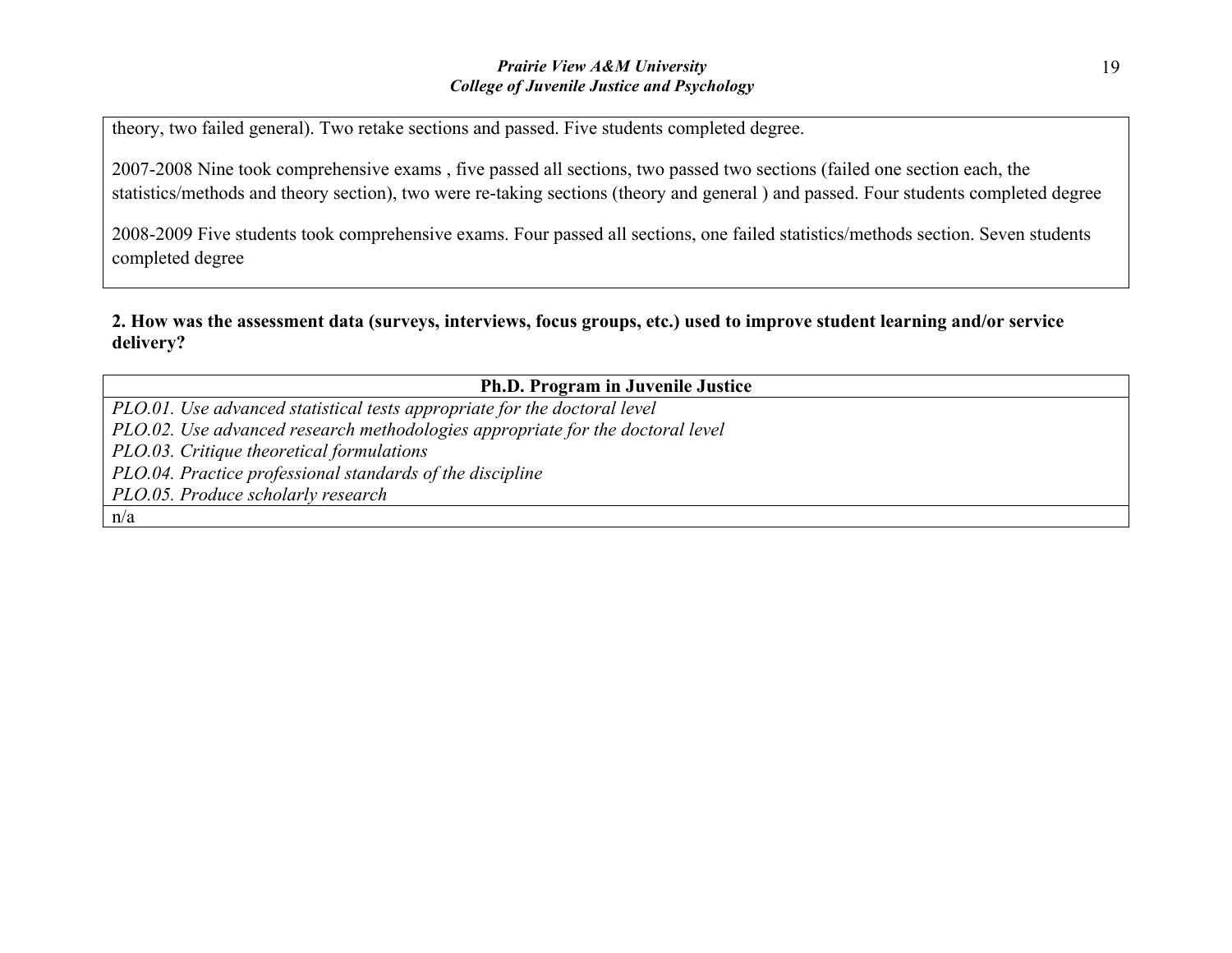**1. What do your assessment data (surveys, interviews, focus groups, etc.) tell you about student learning and/or service delivery?**

| <b>Bachelor of Science Degree Program in Psychology</b>                           |     |     |     |     |  |  |  |
|-----------------------------------------------------------------------------------|-----|-----|-----|-----|--|--|--|
| PLO.01                                                                            |     |     |     |     |  |  |  |
| <b>Major Field Test</b>                                                           |     |     |     |     |  |  |  |
| $2007 - 2008$<br>$2004 - 2005$<br>$2005 - 2006$<br>$2006 - 2007$<br>$2008 - 2009$ |     |     |     |     |  |  |  |
| n/a                                                                               | n/a | n/a | n/a | n/a |  |  |  |

#### **2. How was the assessment data (surveys, interviews, focus groups, etc.) used to improve student learning and/or service delivery?**

| <b>Bachelor of Science Degree Program in Psychology</b> |               |               |               |               |  |  |
|---------------------------------------------------------|---------------|---------------|---------------|---------------|--|--|
| $PLO.01$ .                                              |               |               |               |               |  |  |
| <b>Major Field Test</b>                                 |               |               |               |               |  |  |
| $2004 - 2005$                                           | $2005 - 2006$ | $2006 - 2007$ | $2007 - 2008$ | $2008 - 2009$ |  |  |
| n/a                                                     | n/a           | n/a           | n/a           | n/a           |  |  |

| Master of Science Degree Program in Juvenile Forensic Psychology |               |               |               |               |  |  |  |
|------------------------------------------------------------------|---------------|---------------|---------------|---------------|--|--|--|
| $PLO.01$ .                                                       |               |               |               |               |  |  |  |
| <b>Thesis</b>                                                    |               |               |               |               |  |  |  |
| $2004 - 2005$                                                    | $2005 - 2006$ | $2006 - 2007$ | $2007 - 2008$ | $2008 - 2009$ |  |  |  |
| n/a                                                              | n/a           | n/a           | n/a           | n/a           |  |  |  |